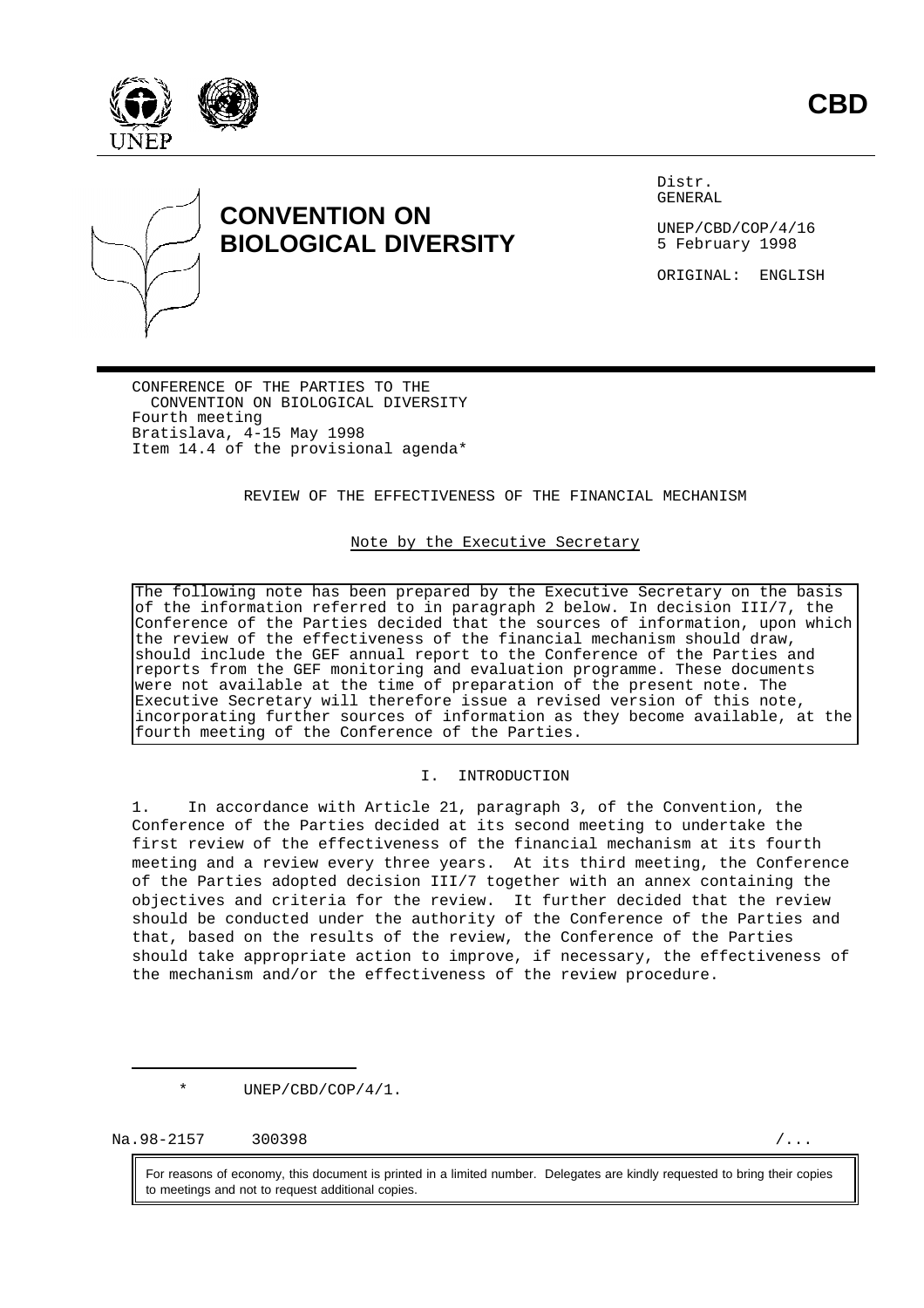2. This synthesis is based on the information obtained by the Secretariat from various sources as provided for in decision III/7. The Secretariat has received responses to a questionnaire developed using the criteria of the review from the following 26 countries: Australia, Austria, Belgium, Belize, Burkina Faso, Cape Verde, Chile, China, Democratic Republic of Congo, El Salvador, Eritrea, Germany, Guatemala, Guinea, Latvia, Madagascar, Malta, Mexico, Mongolia, Poland, Qatar, Slovenia, Switzerland, Thailand, Venezuela and Viet Nam. It also received submissions from the Organisation for Economic Co-operation and Development, the Wildlife Conservation Society (New York), the International Mycological Institute and the Edmonds Institute. In addition, the Secretariat has ensured that field visits were undertaken in China, Guatemala, Mauritius and Poland, i.e., one visit in each recipient geographical region. Interviews with stakeholders were undertaken in relevant meetings. In particular, participants in the third session of the Subsidiary Body on Scientific, Technical and Technological Advice from Benin, Indonesia, Malawi, the Netherlands, the Republic of Korea, the Russian Federation, Seychelles, Uganda, the United Nations Environment Programme, Venezuela and the World Bank were interviewed by Secretariat staff for the purposes of the review. The level of response and, therefore, the representativeness of the views of the Parties are a matter of concern of some regional representatives.

3. The initial draft of the synthesis was forwarded for appraisal by the five nominated regional representatives. Comments have been received from the regional representatives of the Asian Group (Mr. Wang Dehui, China), the Group of Central and East European Countries (Ms. Zuzana Guziová, Slovak Republic), the Group of Latin American and Caribbean Countries (Mr. John W. Ashe, Antigua and Barbuda), and the West European and Others Group (Mr. Philippe Roch, Switzerland). Comments are also expected from the regional representative of the African Group (Mr. Terry Jones, Seychelles). The regional representative of the Group of Latin American and Caribbean Countries (GRULAC) indicated that he intended "to discuss the original draft with all the member States of the GRULAC at the regional preparatory meeting, at which time our collective comments will be forwarded to the Secretariat". The Bureau of the Conference of the Parties decided that the initial draft of the synthesis should be revised on the basis of comments received, and the revised draft synthesis should be forwarded to Parties for comments and additional contributions and also sent for translation into the six United Nations official languages. A further revised version of this report based on comments and additional contributions by Parties and relevant bodies will be made available in English at the fourth meeting of the Conference of the Parties. A recommendation section will be added in order to assist Parties to consider any action, if necessary, that might be needed to improve the effectiveness of the financial mechanism and/or the effectiveness of the review procedure.

4. The following synthesis takes into account all the above-mentioned information as well as reports, policy and information documents of the Global Environment Facility (GEF), and information available from the GEF Monitoring and Evaluation Programme. It is presented in line with the criteria spelled out in the annex to decision III/7 along with an introduction to the profile of GEF biodiversity funding based on GEF publications and a number of suggestions on improved effectiveness of the financial mechanism from various sources of information. Initial information

/...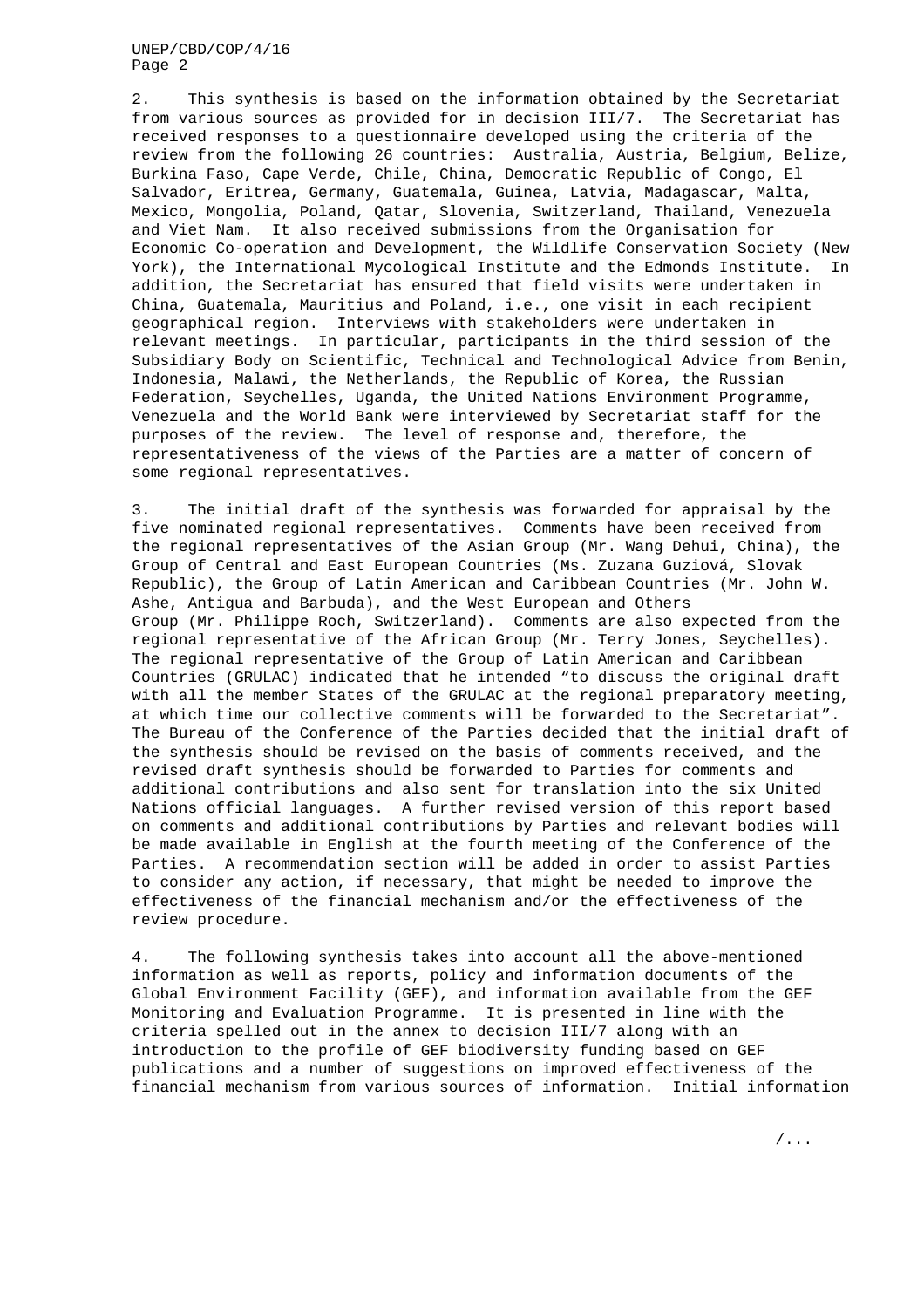from the independent Study of the GEF Overall Performance is incorporated in this synthesis and relevant parts of the final report from that Study will be attached as an annex to the further revised version of the document. The presentation of each section normally begins with information from relevant GEF sources, and continues with views from Parties and other sources. Views and suggestions shared by more submissions are presented, as far as appropriate, before individual ones, and views from submissions are kept, as far as possible, as they were received in order to minimize interpretations.

5. It should be noted that some views, though based on one or two submissions and not fully substantiated, remain in this synthesis because they might or might not be more substantiated in further submissions. No specific efforts have been made to distinguish between facts and opinions, since the information providers are able to do so more accurately. However, information from GEF has been checked with the GEF Secretariat. It appears that several submissions may have reflected the activities funded by the Pilot Phase GEF, and views based on these activities are mixed with these based on the GEF-funded activities during the period under review. Experiences from the GEF-funded biodiversity activities outside the framework of financial mechanism, and views from non-recipient countries, are not excluded. Parties may also need to keep in mind the guidance that has been provided to the financial mechanism, and the institutional relationship between the Conference of the Parties and GEF as provided for in the Convention and in the Memorandum of Understanding (MOU) (decision III/8, annex).

## II. PROFILE OF GEF FUNDING REGARDING BIOLOGICAL DIVERSITY

6. The restructured GEF has been the institutional structure that operates the financial mechanism of the Convention on an interim basis since the Convention entered into force. At its first meeting, the Conference of the Parties instructed the GEF to take prompt measures to support programmes, projects and activities consistent with the policy, strategy, programme priorities and eligibility criteria for access to and utilization of financial resources adopted by the Conference of the Parties at that meeting. By decision III/8, the Conference of the Parties adopted the MOU between itself and the GEF Council. One submission noted that the MOU is particularly important for consolidating the formal relationship between the Convention and the GEF.

7. The biodiversity projects, programmes and activities approved for funding by the financial mechanism fall into the purview of the current review, for which period, i.e. from July 1994 to June 1997, a core replenishment, according to the GEF Instrument, is \$2 billion. According to the GEF Quarterly Operational Report of June 1997 (QOR), 113 biodiversity projects with total allocations of \$263 million were approved during the three-year period. This accounts for 30 per cent of the GEF's project portfolio. The GEF approved nine biodiversity projects in the 1995 fiscal year, fourteen in 1996, and ninety in 1997 with allocations of \$66.77 million, \$23.88 million and \$172.34 million, respectively. The GEF Annual Reports for 1995 and 1996 indicate that there were 238 and 178 project ideas submitted to Implementing Agencies. One representative opined that simply citing figures without attempting to provide some analysis is not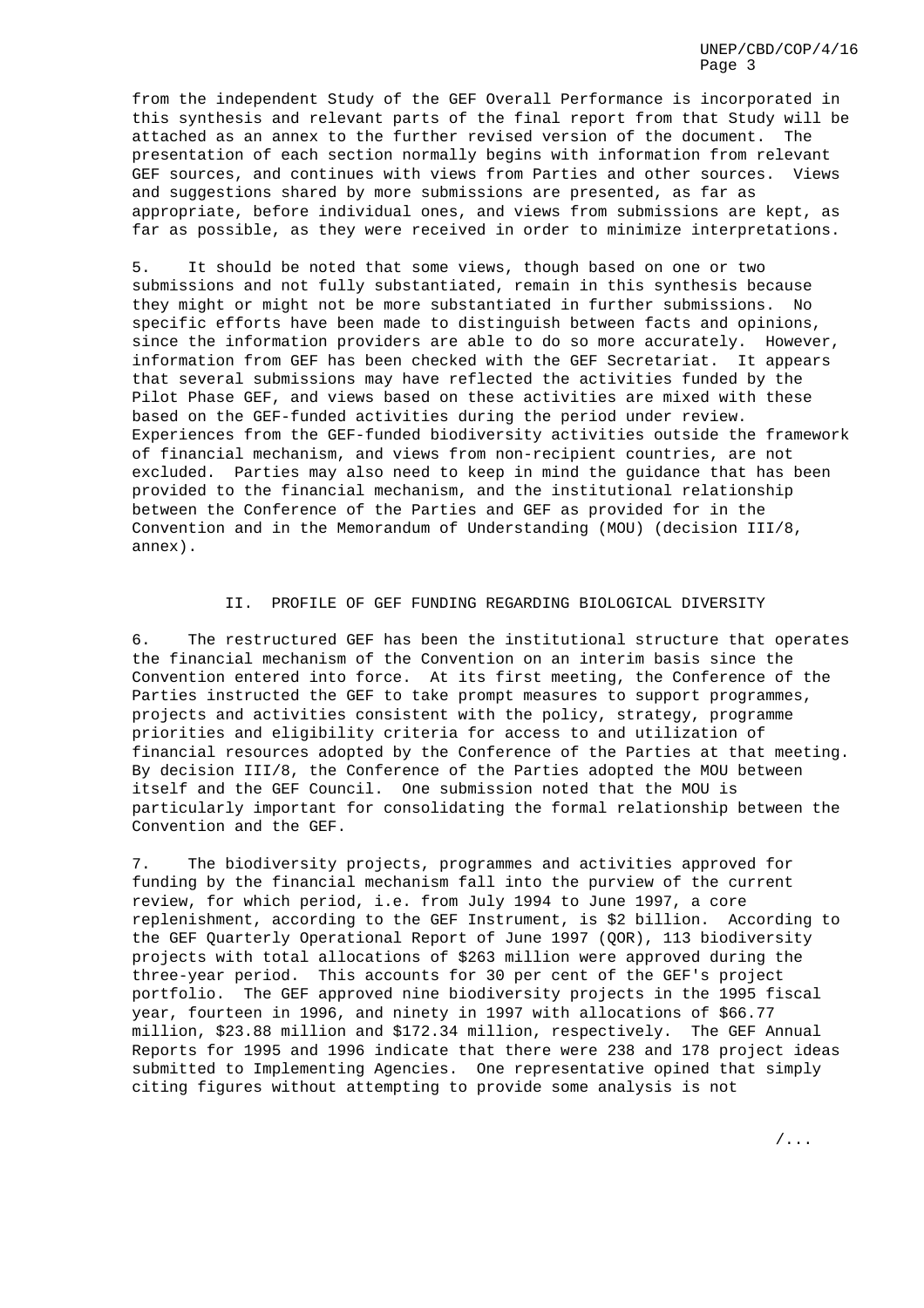particularly helpful for a review. Another indicated that it would be useful to indicate a ratio between the approved projects and submitted project ideas/proposals, including, if feasible, information of cost assessment of the project ideas/proposals, which would reflect more clearly a demand for the funds from the financial mechanism and the GEF ability in considering/processing of the project ideas.

8. Of these approved biodiversity projects, 78 are biodiversity enabling activities. Two enabling activities were approved prior to adoption of the expedited procedure for enabling activities by the GEF Council in April 1996. Twenty-seven biodiversity enabling activities projects received approval from relevant Implementing Agencies in the period under review.

9. In November 1994, the GEF Council agreed to establish the Project Preparation and Development Facility (PDF) with a view to providing funding when necessary for project development from the initial concept stage through final design. PDF funds are approved in three blocks: Block A (up to \$25,000) for early stage of project or programme identification for pre-project activities, Block B (up to \$350,000) for provision of information required to complete project proposals and the necessary supporting documents, and Block C (up to \$1,000,000) for provision of additional financing where required for large-scale projects to complete technical design and feasibility work. The GEF QOR has information about PDF Block B and Block C biodiversity programmes. GEF approved thirty-five PDF Block B biodiversity programmes and one Block C biodiversity programme, with total funds accounting for close to half of GEF allocations to its operations in PDF. Half of these PDF Block B biodiversity programmes were approved in 1997.

10. The GEF Small Grants Programme was established to complement the larger GEF work programme by focusing specifically on community-based activities, often implemented through non-governmental organizations, to address local aspects of global environmental challenges. The Programme moved from the pilot phase to the operational phase in 1996 with approved two-year allocations of \$ 24 million. The Programme operates in 33 countries, and projects in a further 13 countries are under consideration and preparation. According to the GEF QOR, about 115 biodiversity projects were approved under the Programme with allocations of \$ 1.9 million. One regional representative suggested that more analysis of the effectiveness of the Programme is needed.

III. EFFECTIVENESS OF GEF IN PROVIDING FINANCIAL RESOURCES

#### A. Adequacy, predictability and timely disbursement of funds for projects

11. Adequacy of GEF funding is assessed at three levels: level of GEF financial resources, distribution of GEF funding among the focal areas and recipients, and funding for projects. It was noted that the level of GEF funding remains inadequate for addressing the overall global biodiversity needs, and donor commitments to adequate and reliable funding for GEF operations will be important if global environmental benefits are to be further achieved. GEF indicated in a self-assessment that some donor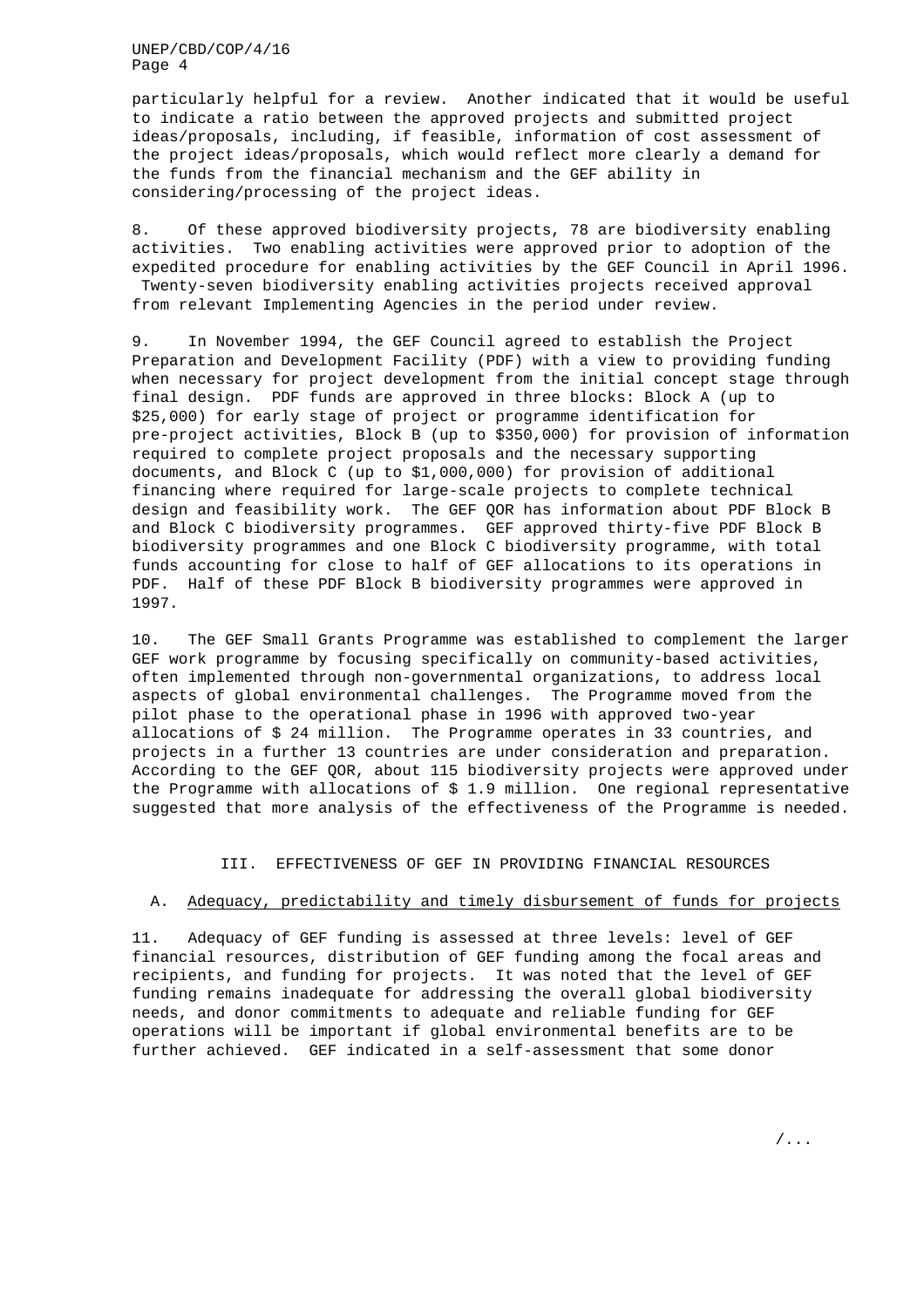countries did not keep to their pledge to provide their full contributions within four years after the first replenishment, and this handicapped GEF's long-range planning and its ability to encourage project pipeline development.

12. With regard to distribution of GEF funding among the focal areas and recipients, one submission indicated that in light of GEF's obligation to respond to competing demands from other focal areas (climate, international waters, ozone depletion, multiple), the size of the funding level allocated to biodiversity was relatively adequate. However, the submission expressed concern that some larger countries received larger amounts of funding. Although many developing country Parties indicated that they did not have project proposals which were rejected by GEF, several Parties were under the impression that they were under-funded by the Facility and much more funds were needed for them to fully implement the Convention. Another submission further pointed out that for most eligible countries, GEF just funded projects for the national biodiversity strategy and action plan and the country report.

13. As far as project activities being supported are concerned, many submissions tended to agree that GEF funding was adequate and sufficient. An indicator for this is that GEF did approve the amount of funding as requested in many cases. However, many submissions and field visits noted that there were components of initial project objectives/activities proposed but not supported, and some original proposals were significantly scaled down, in part as a result of the application of the concept of incremental costs in determining the scope of GEF support. In this respect, many Parties indicated their continued efforts to seek funding from GEF and/or other funding sources for the projects after GEF funding was approved, but not all project objectives/activities initially proposed were fully achieved in the end. It was noted in the course of the field visits and interviews that the perception of adequate finding for the implementation of planned activities, was complicated by the ceiling for enabling activities and the GEF practice of calculating a management fee that was not explicitly considered in the project budget proposal but was finally included as administrative costs in the project document.

14. Predictability of GEF funding was assessed against whether there were any prospects for GEF funding in developing country Parties for their Convention-related activities, and whether GEF-allocated funding was made available in a predictable manner. The field visits indicated some difficulties for the recipients in incorporating GEF-funded activities into their national biodiversity processes because of uncertainty as to the timing and size of the funding they would receive from GEF. One regional representative indicated the need for more analysis and information on this point. Another regional representative noted that a clear distinction needs to be made as to where the bottlenecks are.

15. Most submissions indicated that their biodiversity projects proceeded as planned, and that nationally implemented disbursement schedules of sufficient flexibility usually helped to ensure the necessary predictability to achieve the objectives of the projects. Several Parties expressed the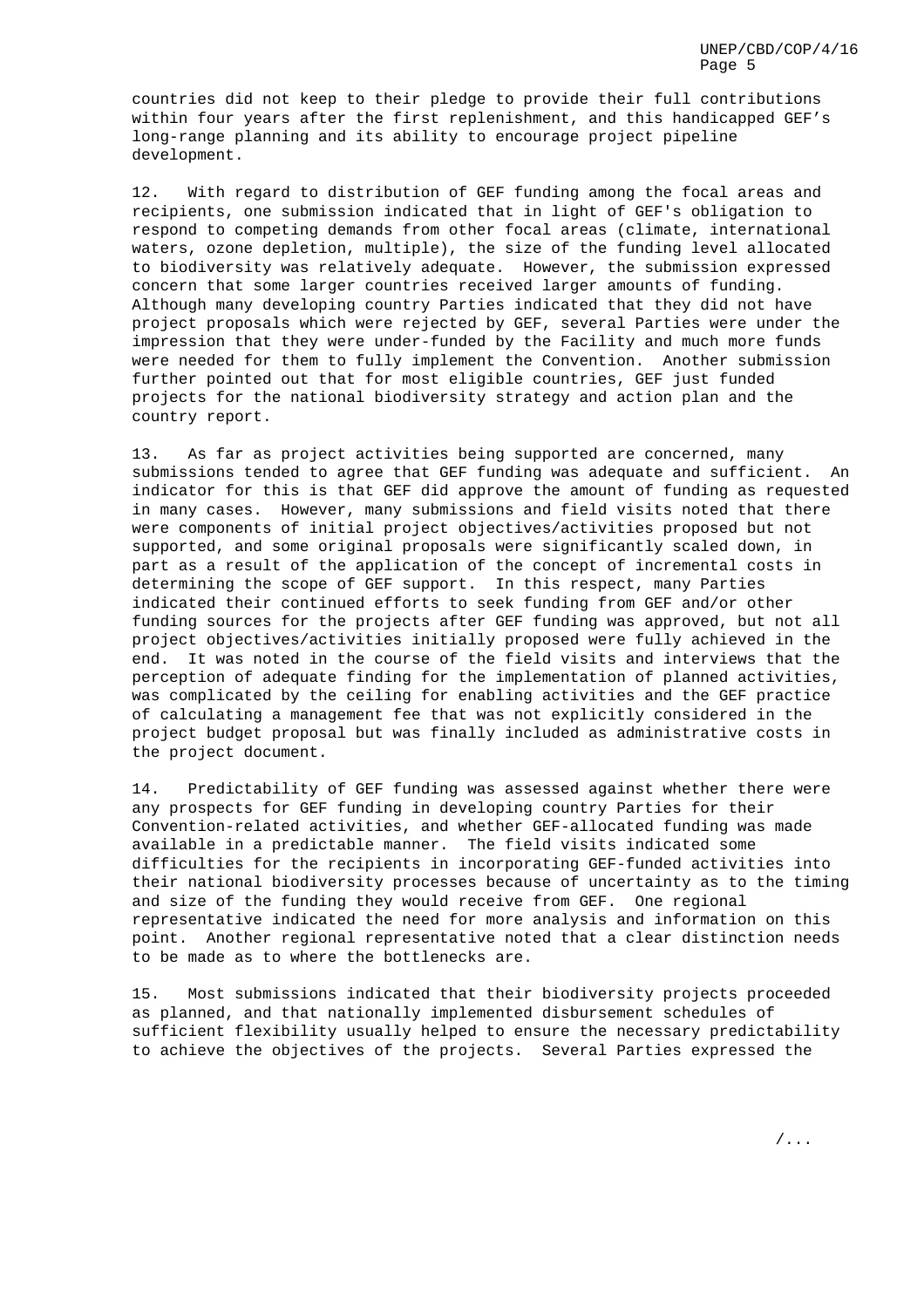view that the disbursement schedule was sometimes not as flexible as it should be, and was too detailed. They also noted that delays did occur due to expert selection or excessive reviews/corrections. One submission reported that a disbursement that was suspended without any reason being provided.

16. It was noted that timeliness of disbursement is related to the pace of implementation and also to the disbursement procedures of Implementing Agencies. Pace of implementation depends upon both GEF and the recipient countries. Several submissions and the field visits indicated that domestic factors, such as appointment of personnel, procurement of equipment, designation of domestic banks, establishment of national steering committees or task forces, and/or logistical support to international consultants, contributed to delays in the progress of implementation of some biodiversity projects. Two submissions observed that the Implementing Agencies also contributed to delay in implementation, for instance, during the course of hiring of international consultants rather than nationals and of releasing funds in the account created for the projects. It was noted that there was room for further improvement in the disbursement of funds in support of GEF projects. One regional representative indicated that more information and analysis about the factors for delays should be given.

17. One field visit indicated that disbursement procedures of Implementing Agencies for traditional development assistance were strictly applied in biodiversity projects, but country project officers lacked familiarity with these procedures. It was noted from another field visit that the detailed requirements of project documentation might lead to problems with disbursements and that the procedures for amending projects during their lifetime were not sufficiently flexible. One NGO also indicated that administrative and design rigidity did not allow GEF to tackle project needs in a timely fashion, thus missing opportunity targets in terms of recruiting personnel, utilizing political opportunities, and lowering costs. One submission discerned that the disbursement process could be facilitated by simply providing copies of transfer orders and of other relevant correspondence relating to disbursement of funds. One regional representative indicated that clear distinction needs to be made as to where the bottlenecks are.

18. According to the GEF Project Implementation Review 1996 (PIR) which covers primarily the GEF Pilot Phase projects, UNDP annual disbursements show improvement in 1996 and are only marginally lower than those in UNDP's overall portfolio, and the World Bank's GEF disbursements occur earlier and more quickly as compared to the Bank's non-GEF disbursements. Most submissions indicated that disbursement schedules for biodiversity projects were usually implemented as planned, and some even proceeded ahead of schedule. However, the GEF PIR also concludes that many GEF-supported biodiversity projects take longer to implement than anticipated. Disbursement projections have to be revised for many projects, and many completion dates have to be extended. One regional representative enquired about the implications of, and solution to, this conclusion.

/...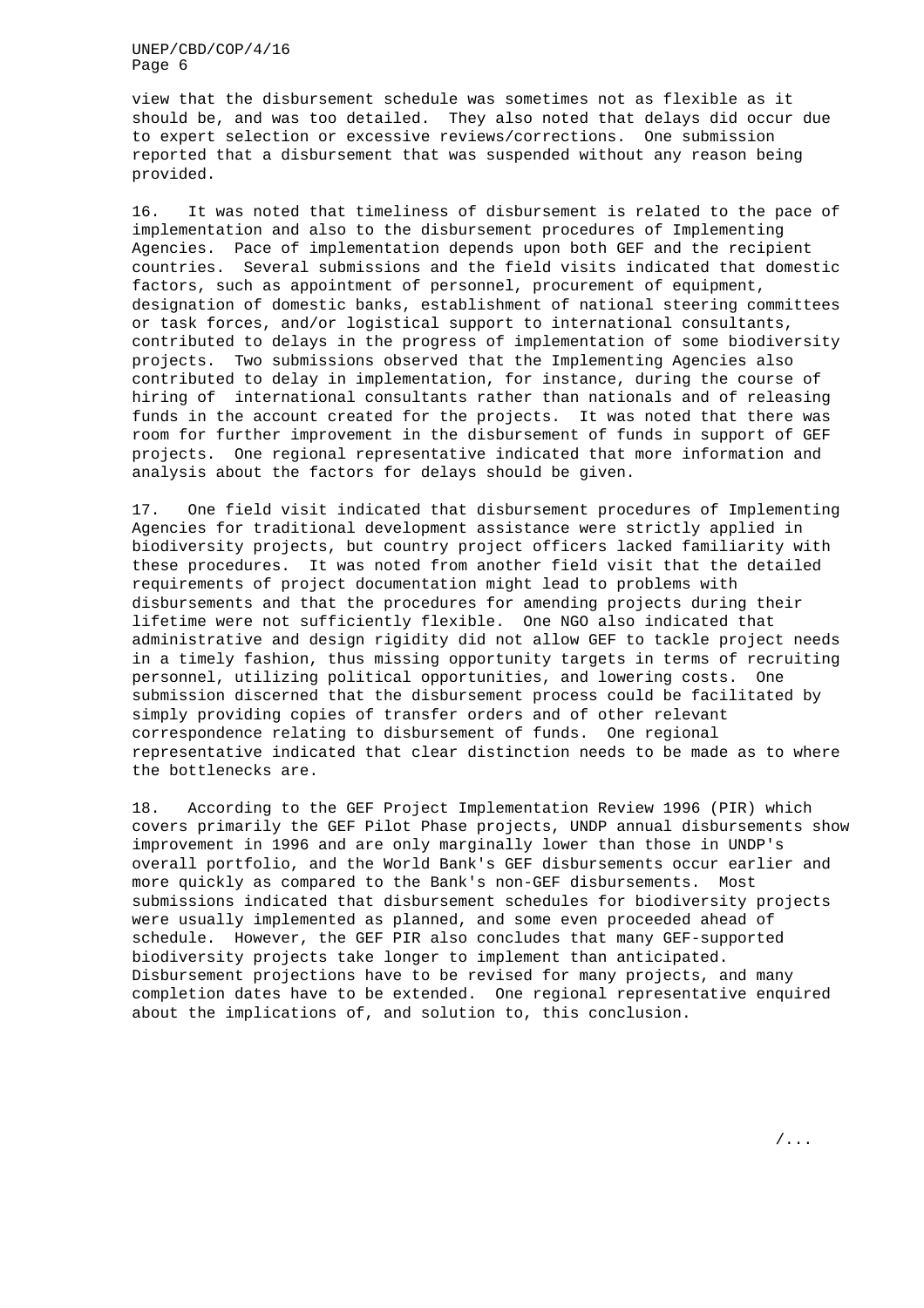## B. The responsiveness and efficiency of the GEF project cycle and operational strategy related to biological diversity

19. The GEF Project Cycle addresses the role and responsibilities of the major actors in the GEF project cycle. In approving the project-cycle document in May 1995, the Council stressed the need to apply the procedures flexibly. The Council has also further adopted the following additional measures to facilitate and expedite preparation and implementation of biodiversity projects:

(a) An expedited approval process for enabling activity project proposals consistent with the operational criteria and with the proviso that 15 per cent of the project budget would be released immediately upon approval subject to internal procedures of Implementing Agencies.;

(b) An expedited procedure for medium-sized projects that require up to \$1 million of GEF financing;

(c) Consideration of ways of streamlining the project cycle for larger projects;

(d) Approval of work programmes by mail in the period between regular Council meetings.

20. It was noted that the GEF Project Cycle and the Operational Strategy clearly defined priorities and access eligibility, and adequately facilitated preparation, approval and implementation of biodiversity projects. Many submissions expressed particular satisfaction with the streamlined procedures for enabling activities, and indicated that country-report projects were prepared and approved faster than other projects.

21. According to the GEF QOR, UNDP takes the lead in the acceptance of biodiversity-project proposals in national strategy, action plan and country report, and as of that QOR (June 1997), one such project has been approved by UNDP with an approval time of close to half year. Meanwhile, the World Bank has approved 11 biodiversity enabling activities projects with an average approval time of two and half months, and UNEP has approved 16 with an average approval time of one and half months. With regard to regular biodiversity projects, UNDP has approved eight biodiversity projects in the period under the review, of which six biodiversity projects were approved within one month of approval by the GEF Council in April 1997. As reported in that QOR, the World Bank has explicit dates for approving all GEF/World Bank biodiversity projects that have been approved by GEF. One regional representative indicated that figures in respect of the length of the project cycle seem to be too optimistic, and apparently do not reflect the overall length of the pre-implementation phase of the project cycle, i.e., the whole period of project development from the submission of a project proposal.

22. Most submissions and reports from the field visits were of the view that all GEF institutions, each according to its level and areas of competence, contributed positively to different stages of preparation and approval of projects. These contributions manifested themselves in the provision of experts (consultants) and the promotion of understanding of GEF criteria and concepts during project preparation, and in the procurement of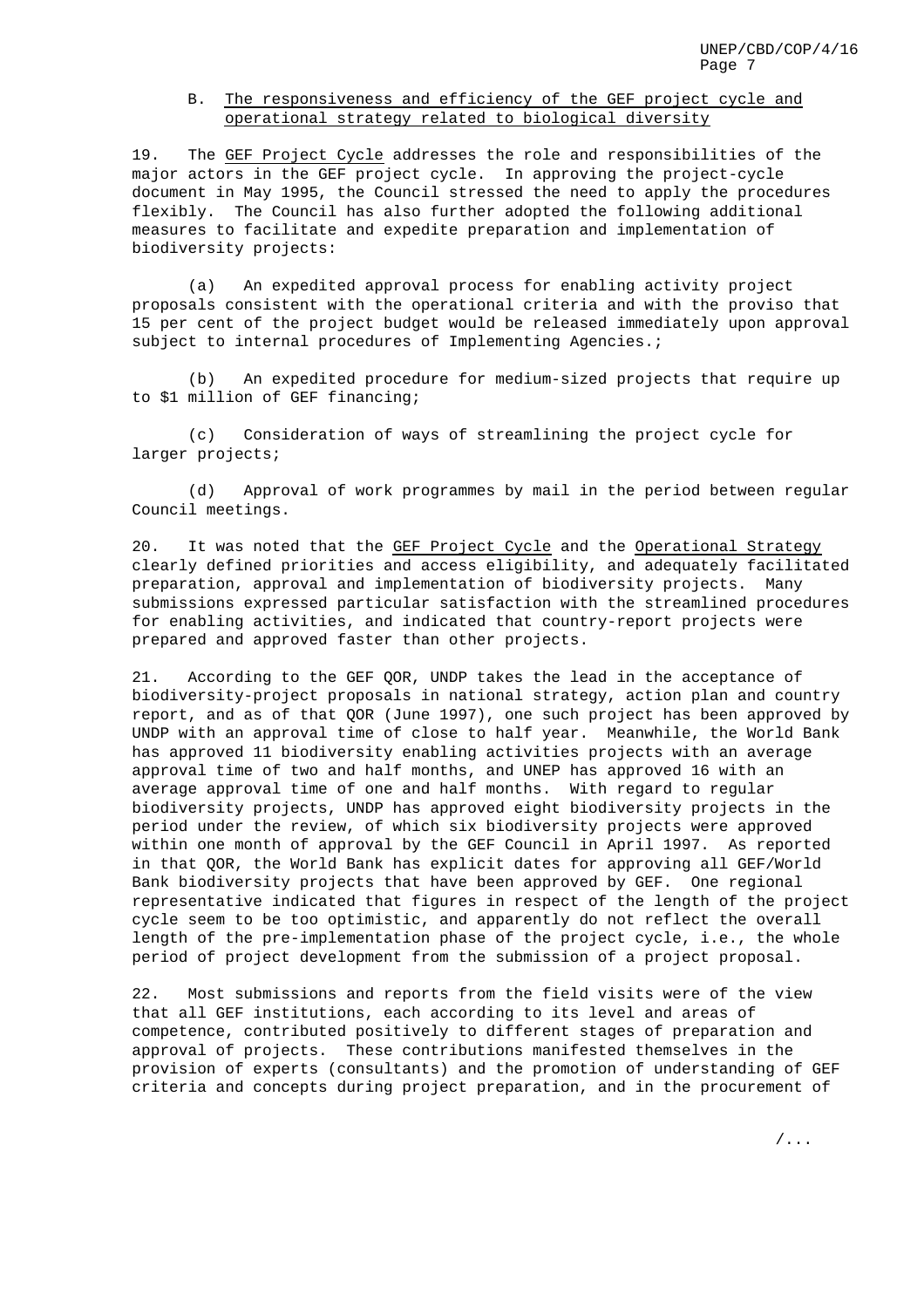equipment and selection of experts during implementation. Two submissions indicated communication problems in the submission of project proposals and delays in delivering the Combined Delivery Report of the Implementing Agencies. The report of one field visit observed that procedures followed by the Implementing Agencies, in particular their headquarters, lacked transparency. The attitudes of some Implementing Agencies, particularly the World Bank, also were of concern to one Party in its effort to gain access to GEF funding. In addition, the field-visit reports and one submission observed that GEF more often trusted and respected international consultants who in some cases had neither a good understanding of GEF principles nor much knowledge of local situations of recipient countries. An analysis conducted by the GEF Secretariat of the first year of the PDF showed that the costs of services provided by international consultants represent approximately 51 per cent of total expenditures in its PDF Block A programmes, and 41 percent in its PDF Block B programmes. One regional representative indicated that the review on international consultants appeared unsubstantiated.

23. It was noted that despite the significant work denoted to the preparation of policy documents, the formulation of proposals and modalities for implementing the projects to be funded by the GEF was often time-consuming and complicated. Many Parties reported difficulties encountered in applying for GEF funding, which included: no response from GEF or Implementing Agencies on project proposals; no information about the status of project proposals; no clear reasons for the rejection of proposals, frequent changes in responsible officers in the Implementing Agencies for discussing project proposals; inadequate level of communication regarding project proposals within the GEF process; occasional personal interests and reliance upon international NGOs and consultants in project development and implementation; intransigence with regard to GEF procedures and policy; time needed for Implementing Agencies to process project proposals; shifts in review dates for different phases; and repetitive work required to comply with the procedures of both GEF and Implementing Agencies. The field visits found that project managers were under the impression that the GEF Pilot Phase had fewer procedures and that some steps required in the relevant procedures might be omitted without comprising project quality. The GEF PIR indicates an increase in the time needed for approval from the Pilot Phase to the First Operational Phase. Many submissions were of the view that other funding agencies are faster in approving projects, have much clearer guidelines and, as a result, require much fewer resources for project approval. One NGO was particularly concerned about the slow progress of the GEF operational procedures. Several submissions indicated that original project documents and implementation schedules were out of date when approved. The interviews indicated that there was an emerging fatigue on the part of developing country Parties in approaching GEF, the recipients would rather wait for GEF to come to their countries and to tell them what would be funded. Several Parties stated that they had not undertaken such an assessment because they had not received relevant GEF documentation, and expressed the hope that they would receive detailed GEF guidelines/funding procedures in order to develop projects. One regional representative noted that several problems are mentioned, but no conclusion or recommendation is made.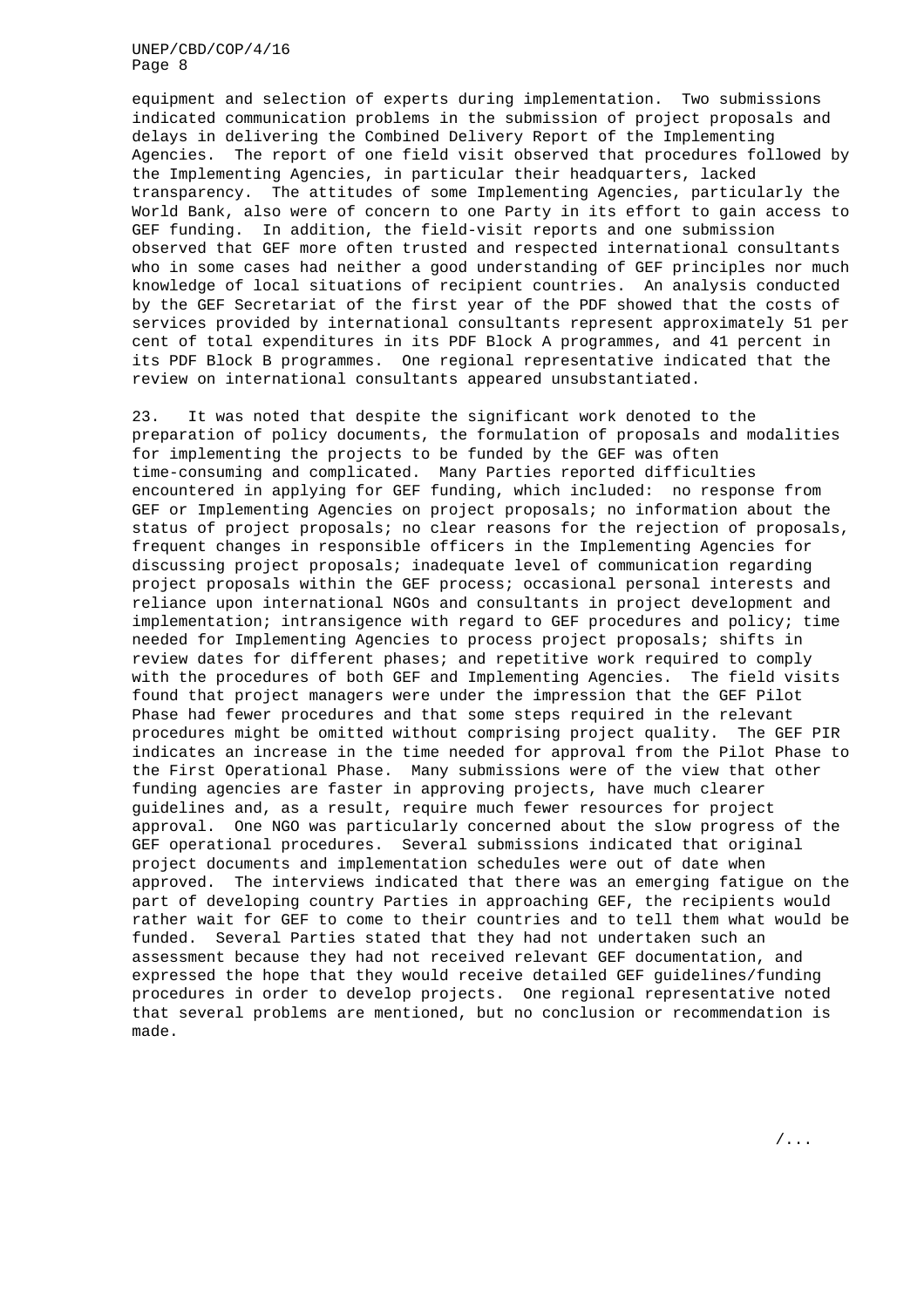## C. Ability of GEF to leverage additional finance

24. One of the GEF operational principles asserts that "in seeking to maximize global environmental benefits, GEF will emphasize its catalytic role and leverage additional financing from other sources". According to the GEF QOR, financing for GEF-related biodiversity activities through to June 1997 was \$848 million, of which \$263 million was provided from GEF resources and \$585 million from other sources. Apart from one joint World Bank-UNDP project, the ratio of GEF funding to finance from other sources is 1:2.7 for World Bank, 2.2:1 for UNEP, and 1.5:1 for UNDP. GEF indicated that its ability to leverage additional finances is also reflected in its operational efforts to mainstream global biodiversity considerations into the regular development efforts of the Implementing Agencies, to induce replication or similar investments, and to remove market barriers to investment by seeking economically attractive ways of protecting the global biodiversity.

25. Several submissions indicated that the GEF operated most effectively as the "seed funding" to leverage other sources of finance, and that the PDFs were useful in obtaining additional finance. One submission indicated that an important and strategic success of GEF was its ability to leverage additional resources and catalyse new partnerships. However, several Parties and one field visit indicated that GEF itself did not provide assistance to developing country Parties in their efforts to obtain additional financial resources. Other Parties indicated that GEF participation had no impact on other donor agencies. It was noted from another field visit that other aid agencies were reluctant to allow GEF projects to be added to their projects for the sake of administrative ease.

26. It was noted that Implementing Agencies did not seem to take into consideration projects with which they were not associated, and the requirement of leveraging additional finance in such cases became a burden, even a barrier to many good project proposals at the field level. The required association of GEF funding with regular operations of Implementing Agencies often did not generate incremental efforts or additional global benefits of biological diversity conserved since GEF funding was being leveraged to support mainstream activities of Implementing Agencies which would otherwise be funded by Implementing Agencies in any case. The interviews indicated that government counterpart contributions and/or other existing financial resources were sometimes required as a precondition for GEF to consider accepting a project proposal. One regional representative noted that in this section, developed and developing countries see these aspects of GEF in starkly different terms.

#### D. Sustainability of funded projects

27. The Operational Strategy requires that GEF ensures the sustainability of global environmental benefits through its support:

(a) To national policies providing adequate incentives for sustainable development paths;

- (b) To institutional arrangements;
- (c) To capacity-building, human-resource development, and skills;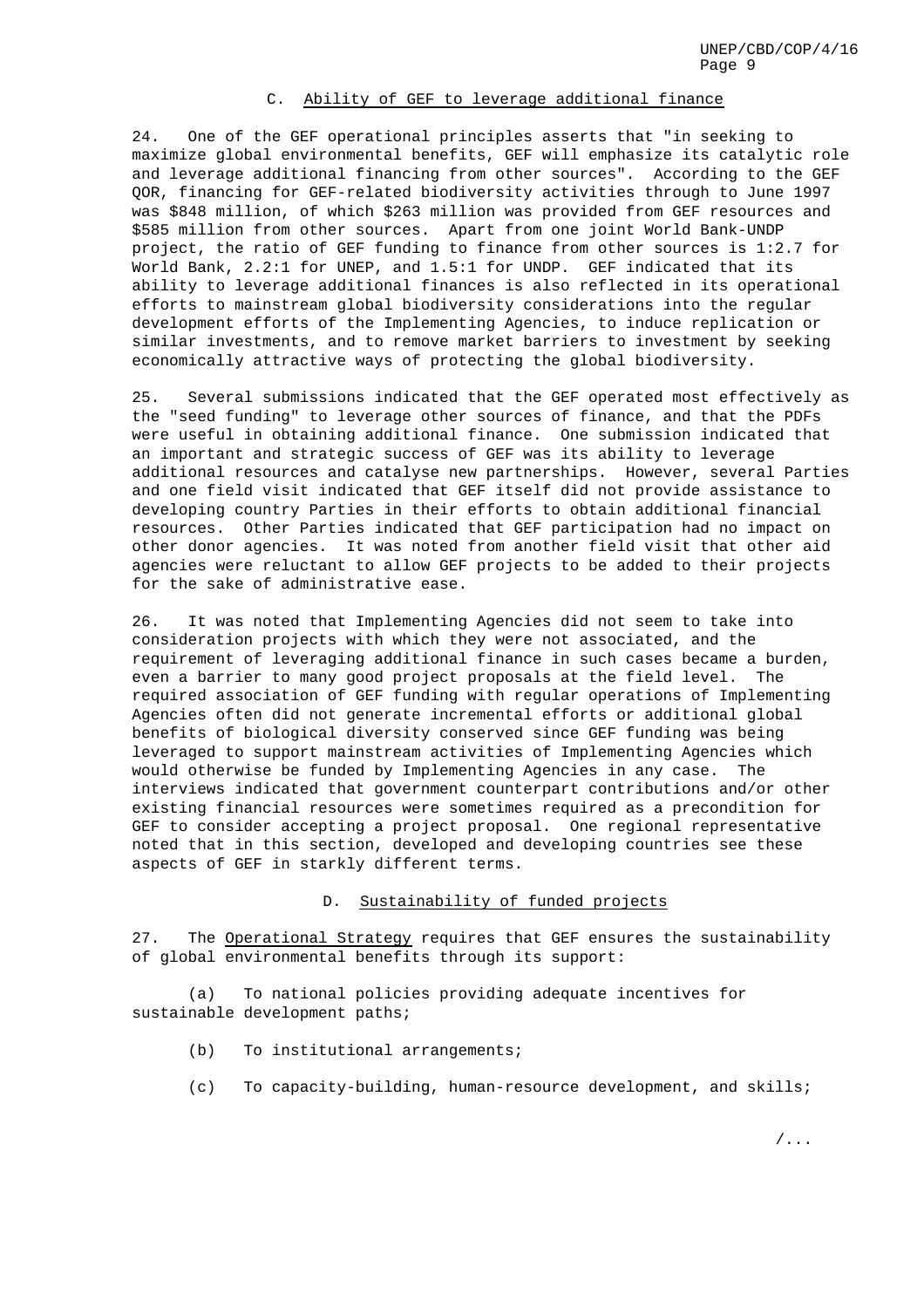(d) To communications and outreach;

(e) To public participation and consultation with major groups, local communities, and other stakeholders at appropriate stages of project development and implementation.

28. One NGO and the reports from two field visits noted that the short operational period of GEF as the financial mechanism was not enough to even begin to explore sustainability.

29. It was observed that certain measures to address sustainability were contained in the GEF-funded projects, and that the activities undertaken under GEF-funded projects would, at least partially, continue after the projects were terminated. This view was supported through project activities to be funded by local funds and users, equipment and other materials to be run by local agencies, measures taken to improve human resources, institutions, policies, sectoral circumstances, funds secured from UNDP and other sources, special trust funds established, and other techniques utilized to generate funds.

30. It was noted that lack of government commitment and consensus in project preparation was a significant constraint on the sustainability of projects. One submission indicated that the notion of sustainability was not taken sufficiently into consideration in the development of GEF-funded projects. Several submissions indicated that the national strategy, action plan and country report projects did not need to be continued, and thus no specific measures were adopted with respect to sustainability. One NGO and the field visit reports indicated that GEF has explored the use of "biodiversity trust funds" to solve structural issues in biodiversity conservation, and most trust funds contributed significantly to the financial stability of biodiversity activities.

# IV. APPLICATION OF THE CRITERIA OF AGREED FULL INCREMENTAL COSTS, KEEPING IN MIND THE PROVISION OF NEW AND ADDITIONAL FINANCIAL RESOURCES

31. The GEF Operational Strategy specifies that "the GEF will provide new, and additional, grant and concessional funding to meet the agreed incremental costs of measures to achieve agreed global environmental benefits", and indicates that it will provide full incremental costs to some enabling activities that are aimed at providing countries with the basic information on which to act. In May 1995, the GEF Council approved the approach for estimating agreed full incremental costs, and recognized the need for a flexible application of the concept of incremental costs.

32. It was observed that many individual projects tried to explore ways of implementing the incremental-cost concept. One submission observed that the GEF Secretariat and Implementing Agencies were collaborating on ways to apply the concept to biodiversity projects, and that the approach under development consisted of establishing flexible methods to apply incremental costs to a project based on concrete project components, such as capacity-building,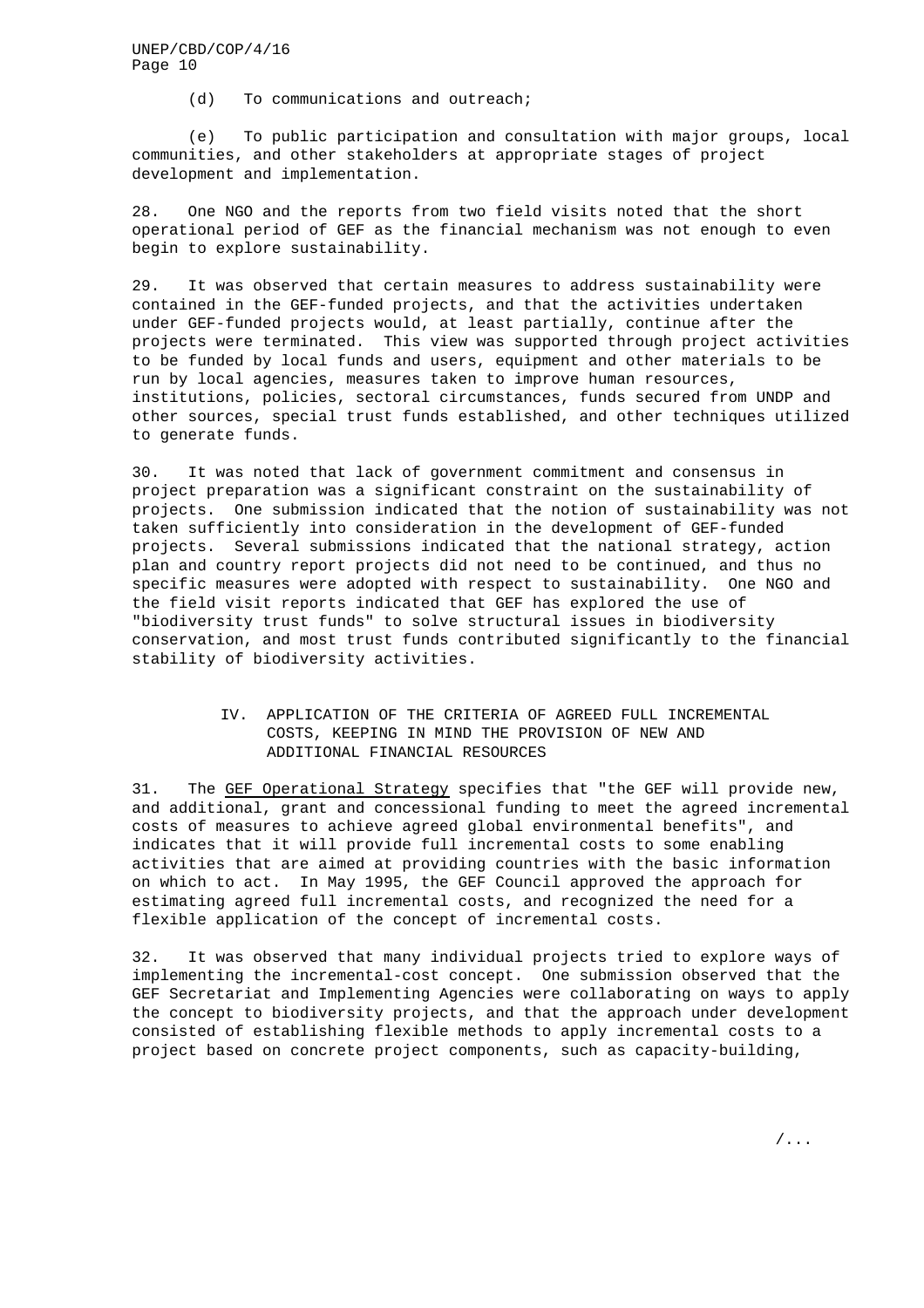institutional strengthening or project planning. The GEF Monitoring and Evaluation Programme noted that the Programme for Measuring Incremental Costs (PRINCE) had generated a number of methodological papers and case-study materials.

33. Several submissions noted that the application of incremental costs indirectly affected adequacy of GEF funding and generated difficulties for the implementation of the Convention. One submission observed that among the different focal areas, biodiversity projects presented the greatest difficulties in applying the incremental-costs concept. In most cases, the methods to determine incremental costs were considered questionable. According to the interviews and one field visit, the principle of incremental costs in the case of biodiversity was meaningless, and decisions in this respect, were arbitrary and confusing. One submission remarked that the methodology of incremental-cost calculation was unknown. The net-present-value (NPV) method, widely used in traditional development assistance, was applied in the aggregation of future domestic benefits, an approach that tends to produce negative incremental costs and often results in refusal for consideration by GEF funding. One regional representative indicated that a fuller assessment of incremental costing based on GEF's own experiences needs to be provided.

34. It was also noted that determination of incremental costs was time-consuming, and confusion or disagreement on such costs caused delays in project development. The process was further complicated by lack of clear, workable criteria for determining incremental costs and the almost exclusive use of international consultants who appeared to have inadequate knowledge of the incremental-costs principle and national biodiversity priorities. One submission highlighted the difficulty in finding specialists capable of calculating the incremental costs of projects. Two submissions noted that the recipients had very limited involvement in the process and only provided such data as was requested of them. The field visits indicated that the ultimate effect of such a process was on the project activities, which were scaled back in response to what amounted to a decreased level of funding for the projects.

35. Regarding the provision of new and additional financial resources, one Party indicated that the GEF resources were transferred from other existing aid programmes and sources, and thus not new and additional. One intergovernmental organization reported that 84 per cent of contributions to GEF counted as official development assistance. One regional representative noted that in this section, developed and developing countries see these aspects of the GEF in starkly different terms.

## V. CONFORMITY OF THE ACTIVITIES OF THE FINANCIAL MECHANISM WITH THE GUIDANCE OF THE CONFERENCE OF THE PARTIES

36. The GEF Instrument states that GEF functions under the guidance of, and is accountable to, the Conferences of the Parties which shall decide on policies, programme priorities and eligibility criteria for the purposes of the conventions. In its report to the third meeting of the Conference of the Parties, GEF provided detailed information concerning conformity of the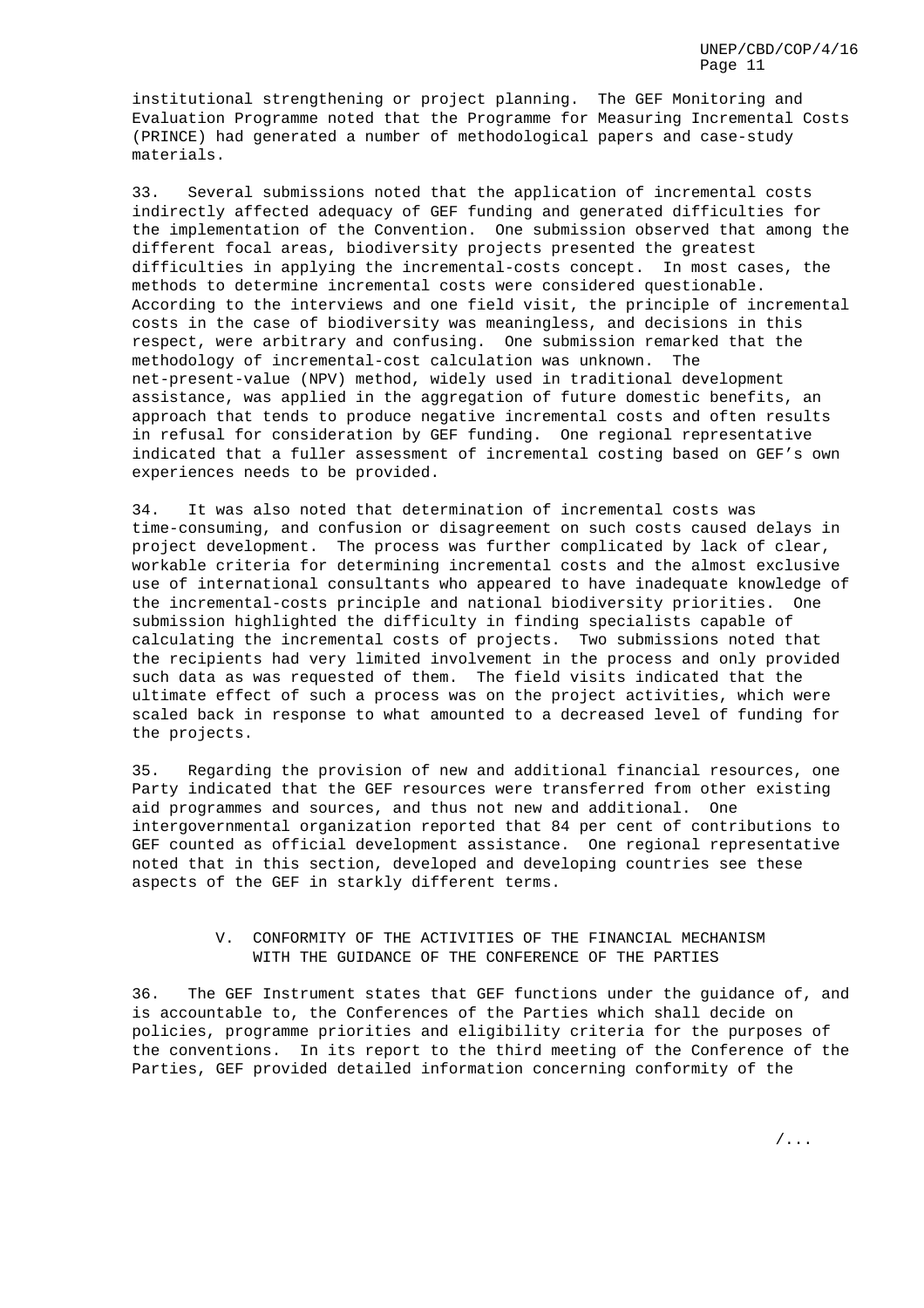GEF-funded activities with guidance of the Conference of the Parties at its first and second meetings. The GEF's response to the Conference of the Parties instructions related to the GEF project cycle is summarized in paragraph 19 above.

37. The GEF Operational Strategy, approved in October 1995, indicates full consistency with the guidance on policy, strategy, programme priorities, and eligibility criteria provided by the Conference of the Parties at its first meeting, and all GEF-funded activities in biodiversity will be in full conformity with the guidance provided by the Conference of the Parties. It also states that the GEF will maintain the flexibility needed to respond to new developments and incorporate continuing guidance from the relevant conventions and the GEF Council. In approving this operational strategy, the Council considered that the Strategy must be a dynamic document that is periodically revised to take account of new guidance from the Conference of the Parties.

38. GEF considered that the guidance approved by the second meeting of the Conference of the Parties could be addressed fully within the context of the approved GEF Operational Strategy, and was being emphasized in the preparation of the operational programmes called for in the strategy. The GEF also indicated that the guidance from the third meeting of the Conference of the Parties is being integrated with existing operational modalities and strategies to the greatest extent possible. This includes modifications to the operational criteria for enabling activities and to the operational programmes concerning biodiversity, and inclusion of specific items in the operational policy work programme of GEF. Preparatory work needed to define longer term approaches, where necessary, is under way.

39. Most submissions tended to agree that the Operational Strategy and relevant GEF decisions adequately incorporated guidance from the Conference of the Parties. Several submissions further pointed out that GEF made significant efforts to incorporate Conference of the Parties policy guidance specifically since the second meeting of the Conference of the Parties. One submission noted that the newly adopted Memorandum of Understanding provided for the modality for ensuring that GEF-funded activities conform with the guidance from the Conference of the Parties, and indicated that the acceleration, in 1996-1997, in the level of programming of GEF biodiversity projects attested to the positive response of the GEF to the Conference of the Parties priorities and guidance of the Conference of the Parties.

40. One submission indicated that the Operational Strategy was not enough concerning the settlement of social problems and creation of capacity-building. One field visit observed that some criteria were too rigid, and Implementing Agencies often had different interpretation of the Operational Strategy. Another submission observed that there still seemed to be a wide gap between principles and project realities. The experience with ongoing projects showed that inconsistencies were indeed found during implementation. One regional representative noted that proper modalities for incorporation of Conference of the Parties guidance into the GEF process, which is a necessary condition allowing timely and effective implementation of Conference of the Parties guidance, has not yet been identified. Another regional representative indicated that the previous paragraph stretches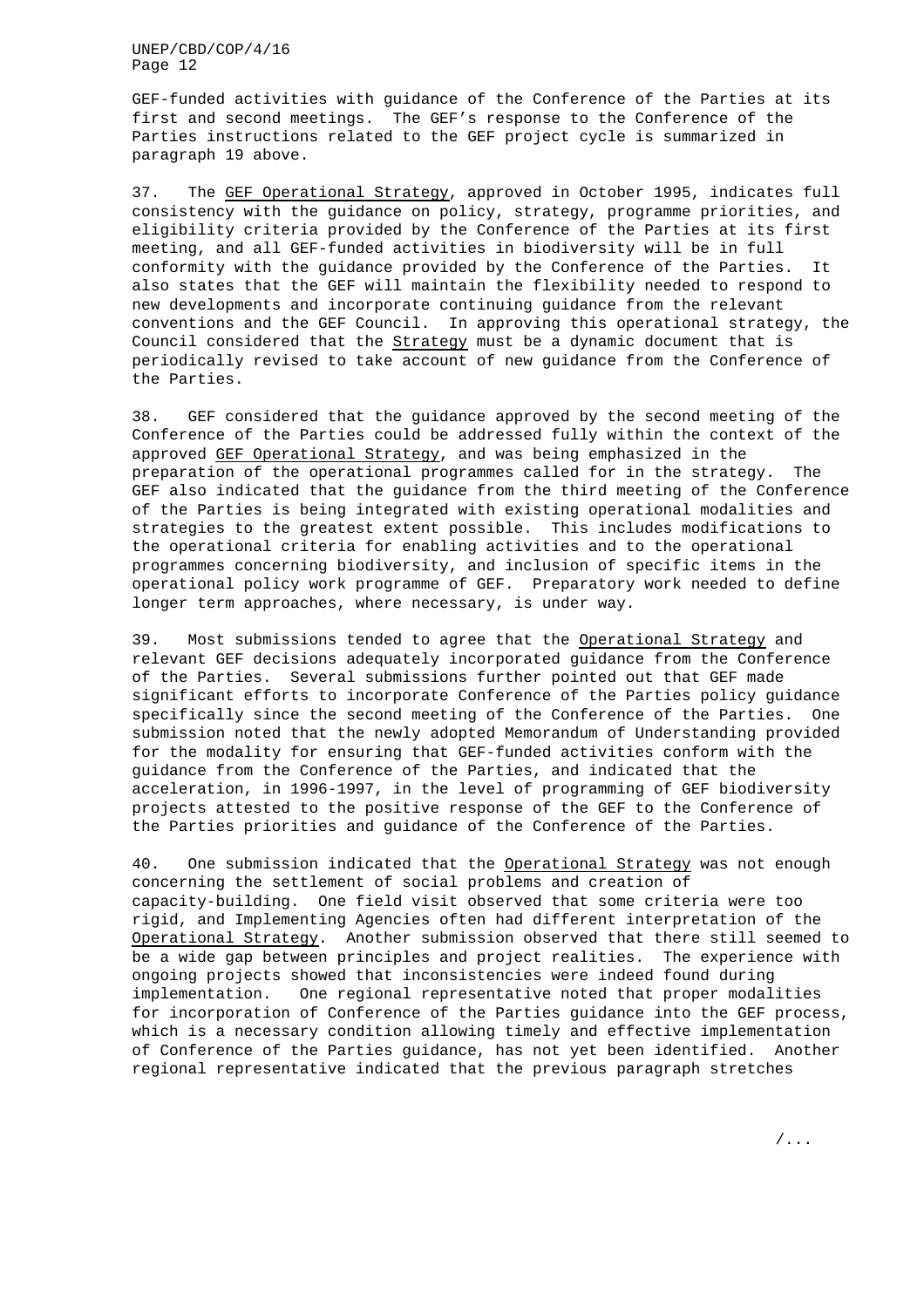credibility. Since the guidance changes from Conference of the Parties to Conference of the Parties, while the GEF Operational Strategy, approved in October 1995, has not, it is difficult to see how the Operational Strategy" adequately incorporated Conference of the Parties guidance".

41. According to one interview, it is very difficult for GEF to follow up guidance from the Conference of the Parties since such guidance is a shopping list. The GEF Monitoring and Evaluation Programme also reported that Conference of the Parties guidance is too broad and lacking priorities. However, the field visits and interviews observed that the GEF Pilot Phase was very difficult since no guidance existed, and biodiversity project proposals were often delayed or rejected because of the lack of relevant GEF operational guidelines, not due to guidance from the Conference of the Parties. Project managers at the field level had to study guidance from both the Council and the Conference of the Parties. One regional representative noted that Conference of the Parties guidance is agreed by consensus, and recalled the first sentence of paragraph 36 of this report so as to identify where the difficulty really lies.

# A. The eligibility criteria

42. The Operational Strategy ensures that the biodiversity projects are fully consistent with Conference of the Parties guidance. Almost all submissions indicated that the eligibility criteria were observed by GEF.

# B. Programme priorities

43. Of the thirteen programme priorities identified by the first meeting of the Conference of the Parties in its decision I/2, annex I, paragraph 4, all submissions in response to the questionnaire indicated that priorities (b) (National strategies and action plans) and (e) (Capacity-building) were implemented by GEF, and almost all submissions were of the view that priorities (a) (National priority status), (c) (Conservation and sustainable use of ecosystems and habitats), (j) (Involvement of local and indigenous people) and (m) (Integration of social dimensions, including those related to poverty) were also implemented. Many submissions opined that priorities (g) (Sustainability, replication and scientific excellence), (k) (Coastal and marine resources under threat, other environmentally vulnerable areas such as arid and semi-arid and mountainous areas), and (l) (Endemic species) were under implementation. Views on implementation of priorities (d) (Identification and monitoring), (f) (Access to, transfer of and co-operation for joint development of technology), (h) (Access to other international, national and/or private sector funds and scientific and technical co-operation); and (i) (Innovative measures, including in the field of economic incentives) were not as convergent as those on other priorities.

44. With respect to the implementation of priority (a) (National priority status), according to the GEF Project Cycle, the GEF national focal point must endorse the project, and one of the criteria for endorsement is the consistency of the project with national priorities. The following observations emerged from several submissions and one field visit: the criterion that projects and programmes should have national priority was not observed; national biodiversity strategy and action plan projects were GEF-driven; or biodiversity conservation was often a marginal issue in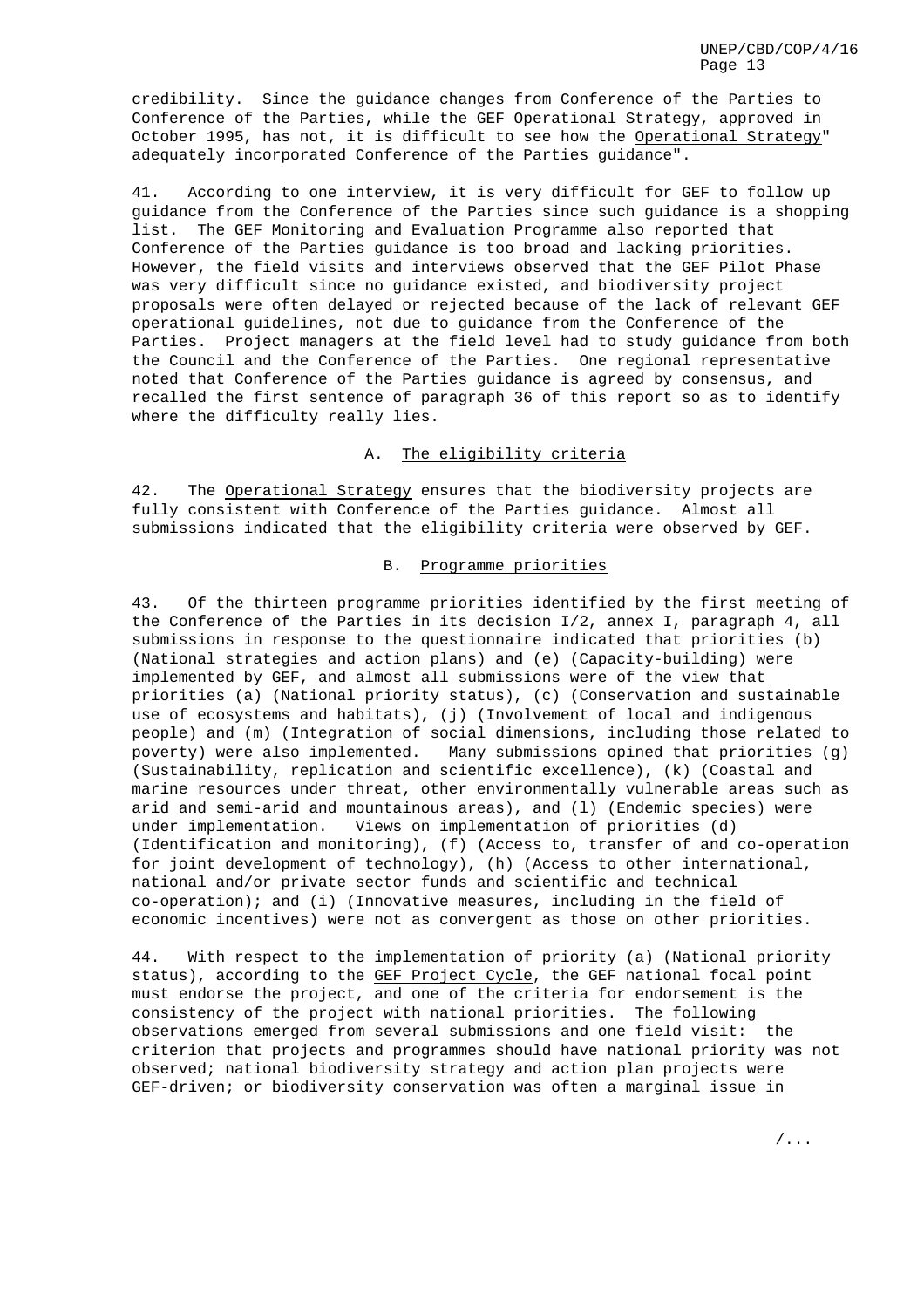national economic policies, an observation that the letters of endorsement from recipient Parties usually did not reflect. It was noted from the interviews that GEF often appeared to know better of national biodiversity priorities than did national policy making bodies, since very often neither biodiversity project proposals by national entities based on national strategies nor those based on the Conference of the Parties guidance were considered by GEF as national priorities.

45. Paragraphs 5, on urgent implementation of Article 6, and 7, on additional appropriate steps to expedite the project preparation and approval, of decision II/6 concern the GEF project cycle. The GEF response is summarized in paragraph 19 above. Many submissions were of the view that these programme priorities were under implementation. In addition, almost all submissions indicated that the GEF supported the implementation of decision II/8, on preliminary consideration of components of biological diversity particularly under threat and action.

46. With regard to decision II/6, paragraph 10, on diverse forms of public involvement and more effective collaboration, the GEF Council approved the GEF policy on public involvement in GEF projects in April 1996, and operational guidelines to assist Implementing Agencies in incorporating the approved policy in GEF project preparation and implementation are under preparation. It was widely noted that GEF had made progress in the field of participation, and one field visit observed that PDFs and the Small Grants Programme appeared to have enabled wide participation. However, one submission remarked that all too often a simple and superficial consultation was presented as "participation", and much importance was given to NGO participation, whereas the participation of the concerned population was weak. The field visits observed that technical requirements of project development and project documentation in English limited the extent that local stakeholders could participate in project development and implementation. Two submissions indicated no such involvement in their projects because no funding was provided to assist participants in workshops/seminars or to provide the required information.

47. The GEF response to the guidance form the third meting of the Conference of the Parties, as contained in decision III/5, is summarized in paragraph 36 above. Most submissions were of the view that paragraphs 2(d) (i), on capacity-building for the clearing-house mechanism, and 6, on targeted research, public education and awareness, received GEF financial support. Many submissions indicated that paragraphs 2(c), relating to agrobiodiversity,  $2(d)(ii)$ , on country-driven pilot phase for the clearing-house mechanism, and 4, on the development and implementation of measures and guidances on access to genetic resources, were under implementation by the GEF. Views were not convergent on whether the GEF implemented paragraphs 2(a), on capacity-building in biosafety, and 2(b), on capacity-building in taxonomy.

48. Decision III/5, paragraph 1, concerns cooperation between Implementing Agencies. The GEF Instrument states that the Implementing Agencies will strive for innovative approaches to strengthening their collaboration and effectiveness, in particular at the country level. Two submissions indicated that a coordination structure of all donors existed at the country level, and one submission recognized that the joint actions between Implementing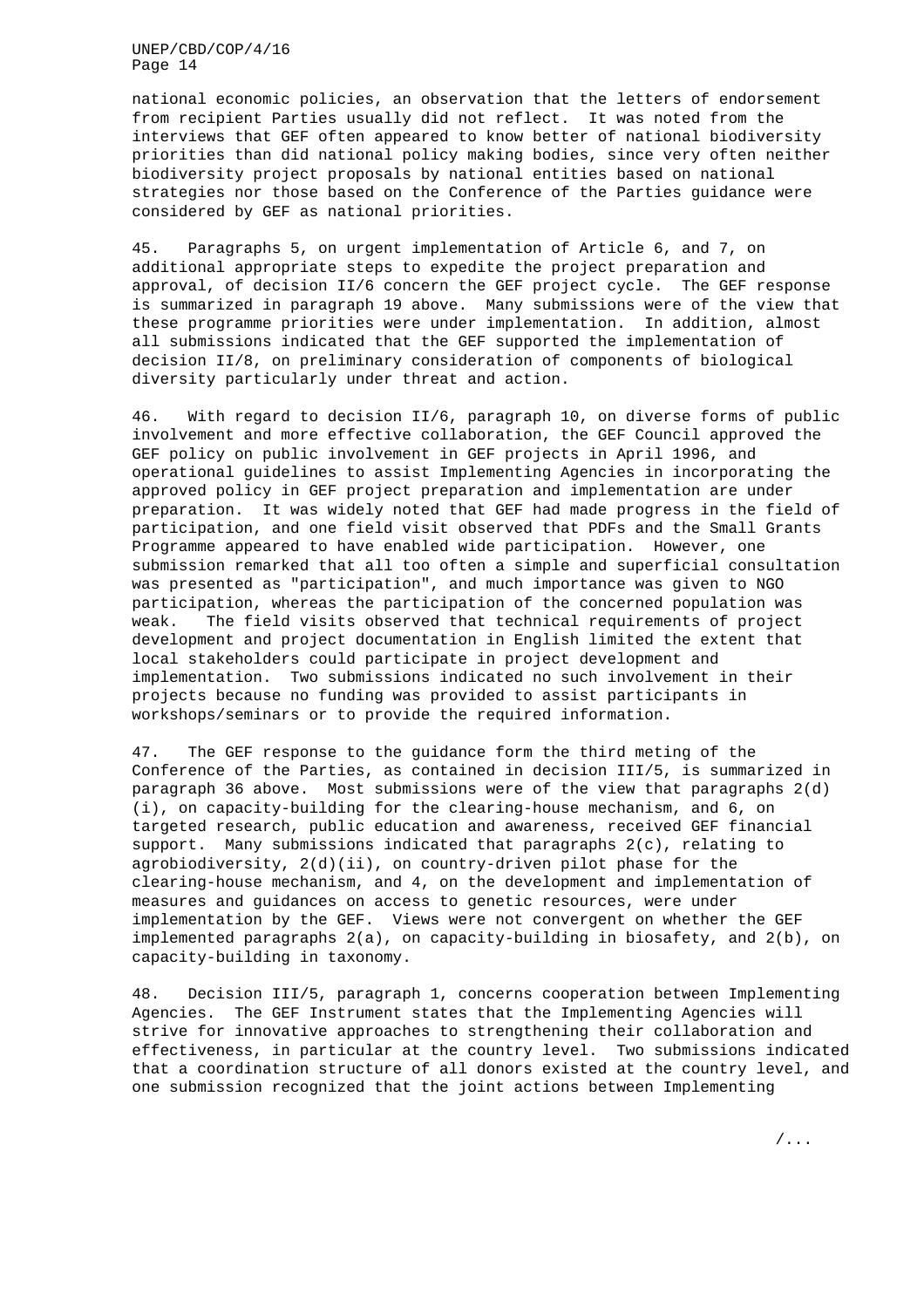Agencies were very helpful in expediting administrative matters. However, according to the GEF Monitoring and Evaluation Programme, the established connections of Implementing Agencies with developing country Parties appeared to function better in the GEF process than did the respective technical competencies of different Implementing Agencies. One field visit observed that there was no regular mechanism for exchange of project information between Implementing Agencies, and biodiversity projects were not able to build upon previous projects of other Implementing Agencies. One NGO noted that coordination between the GEF secretariat, UNDP, UNEP, and World Bank were not fluid, and this problem was further compounded when the GEF projects were designed in countries that were receiving other development projects from the World Bank, multilateral or bilateral development agencies.

# C. The provision of financial resources for projects in a flexible and expeditious manner to facilitate the Parties' urgent implementation of Articles 6 and 8 of the Convention

49. Many submissions indicated that this guidance was under implementation. GEF reported that it was addressing the implementation of Article 6 under the heading of enabling activities, and the expedited agreed procedure facilitated and accelerated their implementation. In pursuance of the implementation of Article 8, during the 1996 reporting period, three project proposals and 24 proposals for project preparation financing were approved that contain elements addressing in situ conservation. In light of these efforts, one submission concluded that the financial mechanism responded adequately to the request of decision II/7 to facilitate the prompt implementation of Articles 6 and 8. One regional representative noted that it would be indicative to learn the total number of projects that were submitted to GEF for funding, and not just the number of projects/proposals which were approved.

# D. The programme of grants for medium-sized projects

50. Several submissions indicated that implementation of the priority was in place. One submission noted that the expedited procedure for medium-sized projects was a relatively new initiative, and therefore the appraisal of the operation and implementation of this programme needed more time and experience.

## E. Decision II/17 on national reporting by the Parties

51. Many submissions were of the view that the priority was under implementation. One submission indicated that numerous projects were allocated under enabling activities to support the development of national strategies with the elaboration of national reports.

## VI. EFFECTIVENESS OF GEF-FUNDED ACTIVITIES ON THE IMPLEMENTATION OF THE CONVENTION

52. GEF indicated that in accordance with the Convention and the Memorandum of Understanding, GEF is to follow the guidance of the Conference of the Parties. Where there is no guidance assigning priority to one of the articles, it is inappropriate to consider whether GEF has undertaken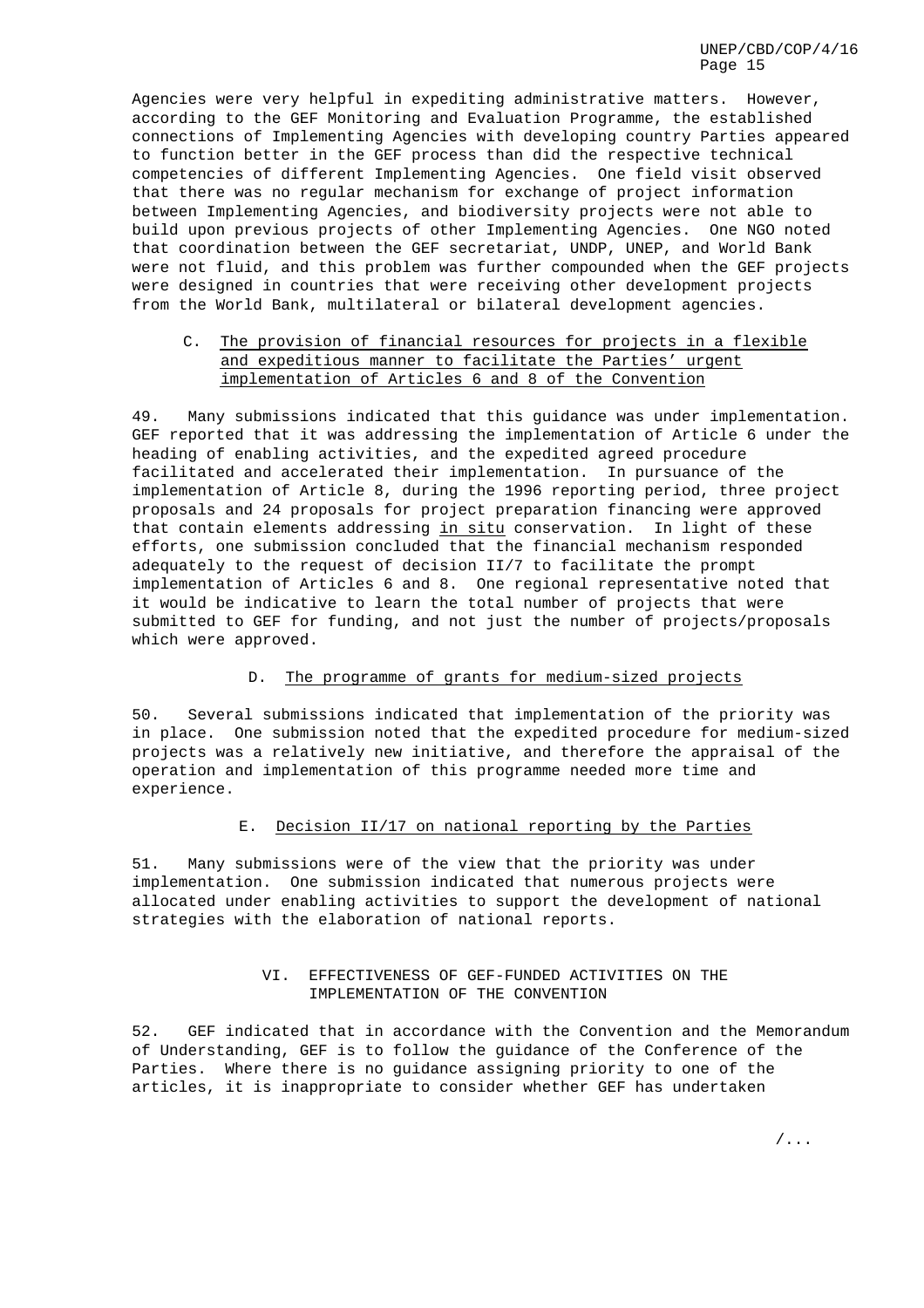activities to promote its implementation. For example, there is no guidance on benefit sharing, as GEF pointed out at the third meeting of the Conference of the Parties. GEF should not be judged against a standard that has not been established by the Conference of the Parties. One regional representative agreed fully with the conclusion of this paragraph.

53. Most submissions tended to agree that Article 6, was implemented fairly well with financial support from GEF. In particular almost all submissions were satisfied with the effectiveness of GEF-funded activities for the development of national strategies, plans and programmes for the conservation and sustainable use of biological diversity. One submission indicated that it would not be able to submit its national report in time because its enabling-activities project proposal was still with a UNDP office. Views on the effectiveness of GEF-funded activities on the implementation of article 6(b), on the integration of the conservation and sustainable use of biological diversity into relevant sectoral or cross-sectoral plans, programmes and policies were not convergent. One field visit noted that biodiversity-related sectors were not involved in the GEF projects. One regional representative believed that not enough attention had been paid to institutional and inter-institutional issues.

54. Views on the effectiveness of GEF funding on the implementation of Article 7. Many submissions were of the view that the implementation of Articles 7(b), on monitoring the components of biological diversity, and 7(c), on the identification of processes and categories of activities which have or are likely to have significant adverse impacts, were not supported satisfactorily. Views on the impact of GEF on the implementation of Article 7(a), on the identification of components of biological diversity important for its conservation and sustainable use, were not convergent. It was, however, noted that the effectiveness of GEF support on the implementation of Article 7(d), on the maintenance and organization of data, was relatively good.

55. With respect to Article 8, many submissions supported the view that the GEF-funded activities had moderately positive impact on the implementation of Articles 8(a)-(e), on the establishment, development, management and promotion of protected areas, (f), on the rehabilitation and restoration of degraded ecosystems and promote the recovery of threatened species, and (j), on the promotion of the involvement of indigenous and local communities. However, the effectiveness of GEF-funded activities on the implementation of Articles 8(g), on the protection against the risks of use and release of living modified organisms, (h), on the prevention of the introduction of, control or eradication of those alien species, (i), on the provision of the conditions needed for compatibility between present uses and the conservation and sustainable use, and  $(k)$ , on the development in maintenance of necessary legislation and/or other regulatory provisions for the protection of threatened species and populations, were minimal.

56. With regard to Articles 9-19 of the Convention, most submissions tended to agree that GEF support to the implementation of Articles 17 (Exchange of information) and 18 (Technical and scientific cooperation) was quite satisfactory, and the effectiveness of GEF-funded activities on the implementation of Articles 11 (Incentive measures) and 12(b) (Research and training) was also relatively good. GEF had no much impact on the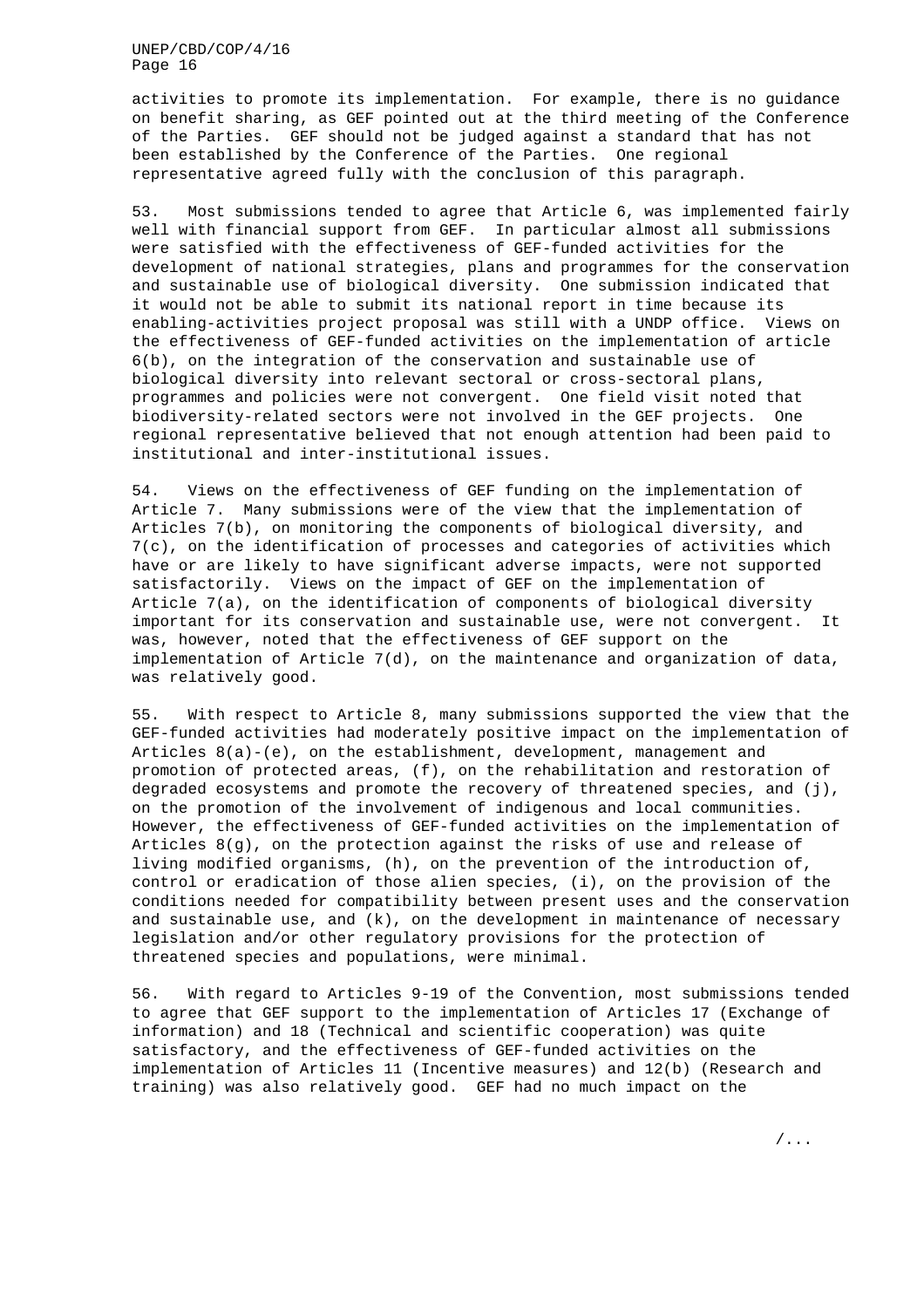implementation of Articles 9 (Ex situ conservation measures), 14 (Impact assessment and minimizing adverse impacts), 15 (Access to genetic resources), 16 (Access to and transfer of technology) and 19 (Handling of biotechnology and distribution of its benefits). There was no convergent view on the effectiveness of GEF funding on the implementation of Articles 10 (Sustainable use of Components of biological diversity), 12(a) (Research and training) and 13 (Public education and awareness).

57. The field visits observed that in general the effectiveness of the GEF-funded activities on the implementation of the Convention was positive despite being inadequate. Particular areas of such impacts of GEF funding were identified as follows: development of strategies and actions plans, promotion of the gazetting of protected areas, awareness-raising and capacity-strengthening. The GEF Monitoring and Evaluation Programme indicated that GEF has also induced increased investment, prompted Governments to give a higher priority to biodiversity issues of global concern, and contributed to a mechanism for intra-governmental policy coordination. However, one field visit noted that awareness of the Convention was very low, let alone its relationship with GEF.

58. Most submissions were of the view that the GEF-funded activities properly took into account the objectives of the Convention. However, one submission and the field visits noted that predominance in the GEF portfolio was allocated to conservation, with less emphasis being given to sustainable use projects, and even less to benefit-sharing. One regional representative noted that no convincing evidence was provided on this assertion.

59. One field visit observed that in relation to the implementation of the provisions of the Convention, root causes were inadequately addressed. Intergovernmental organizations expressed concern over the time taken to prepare, submit and make operational projects that were enabling and not country-specific. The delays involved frustrated the delivery of tools needed by developing country Parties.

#### VII. SUGGESTIONS FOR IMPROVED EFFECTIVENESS OF THE FINANCIAL MECHANISM

60. GEF suggested that the role of the Conference of the Parties vis-à-vis the financial mechanism should be reconfirmed. Recommendations for improved effectiveness of the financial mechanism should consider what is the appropriate role for the Conference of the Parties, for GEF, and for the Parties themselves.

# A. Regarding actions the Conference of the Parties may wish to consider

61. It was suggested that the Conference of the Parties should urge all donor parties to fulfil their commitments on financial aid adequately and in a timely fashion, and make clear financial resources available for the Convention. It was noted that the appropriate modality for determining the funding necessary for implementation of the Convention is in place as allowed for in the Memorandum of Understanding.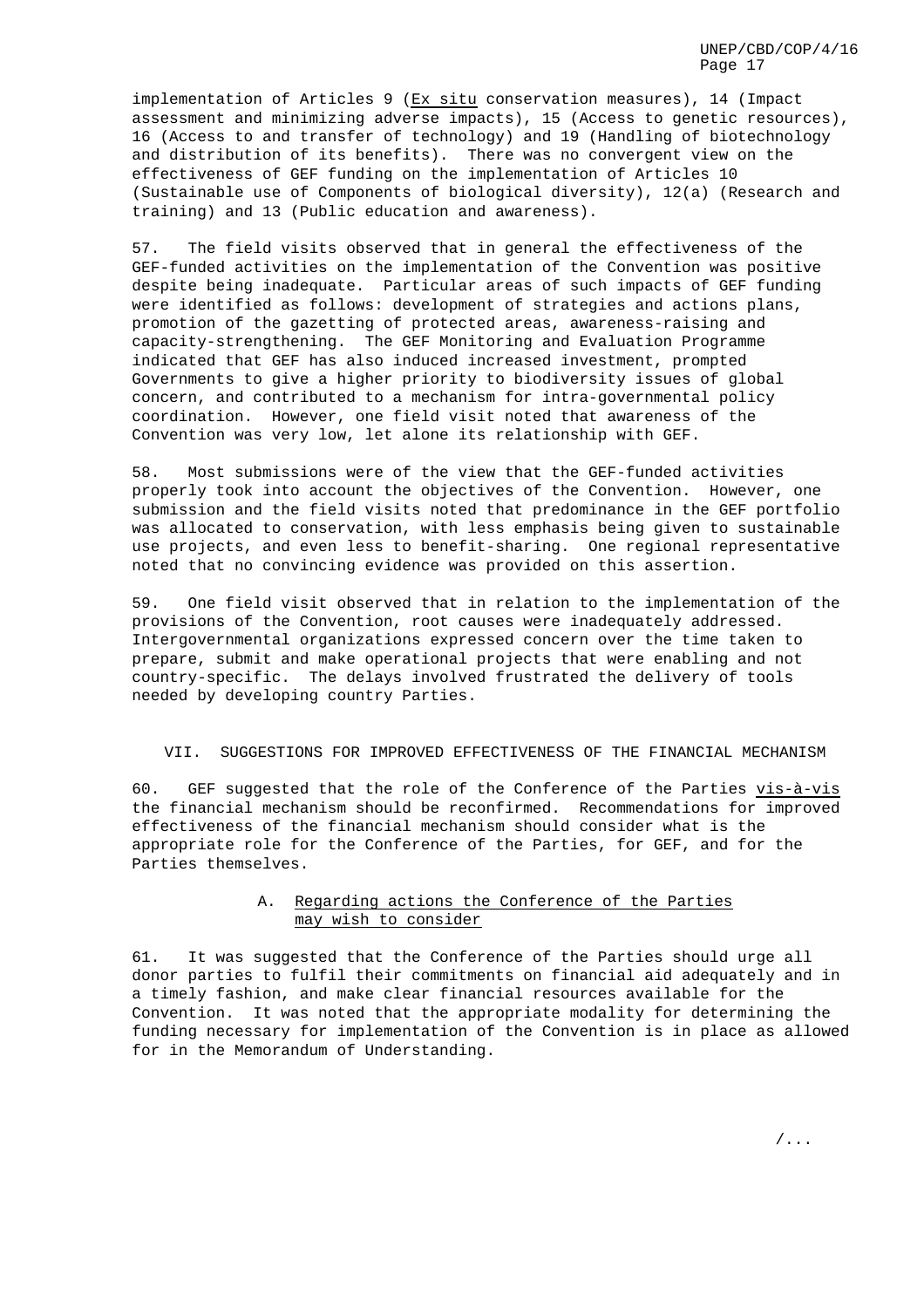62. It was noted that, in general, an increased level of GEF resources is essential so as to ensure the continuous availability of new and additional financial resources, and the Conference of the Parties should ensure that the GEF replenishment is not at the expense of other aid programmes.

63. It was noted that the list of developed countries as contained in the annex II to decision I/2 was not specifically provided to GEF by the first meeting of the Conference of the Parties. The Conference of the Parties should provide a list of developing country Parties to GEF in order to give effect to the eligibility criteria adopted at its first meeting.

64. One field visit and one submission suggested that the Conference of the Parties should strengthen the review and monitoring of operational development of GEF in relation to biodiversity in order to ensure all Conference of the Parties guidance to be implemented in a timely and comprehensive manner. The interviews suggested that account should be given to those project proposals that were not approved in order to identify any inconsistencies in their respective priorities between the Conference of the Parties and GEF.

65. In order to facilitate the prompt integration of Conference of the Parties guidance in the Operational Strategy, one submission suggested that collaboration between GEF and the Conference of the Parties should be strengthened within existing procedures. One field visit observed that since the Conference of the Parties moves faster than GEF in terms of evolution of guidance, consideration should be given to the establishment of a mechanism, for instance, a special committee on biodiversity under the Council or a joint commission of the Council and the Conference of the Parties, in order to ensure timely and full implementation of guidance from the Conference of the Parties. One regional representative indicated that there is no need for a special committee within the Council or for a joint commission of the Council and the Conference of the Parties, since the existing task force consisting of the GEF secretariat, Implementing Agencies and Secretariat of the Convention can do the job.

66. One submission noted that there is a need to establish more clarity regarding the criteria for sustainability. In this respect, submissions identified many measures that would contribute to better prospects for project sustainability. These include consistency between project goals and national priorities, interest and commitment from government, support to incentive measures, training of local Governments and non-government staff, public awareness, motivation of project officers, creation of new values, diversified and new economic sources to ensure new means of existence, efficient management, involvement of beneficiary and private sector participation, country-intrinsic factors linked with social and economic factors (i.e., population growth, stagnation of agriculture, poverty and unemployment, natural disasters, economic and tax constraints, budgetary problems), and political stability. One submission highlighted the importance of economic and financial aspects of sustainability, particularly, the recurring costs and the financial sources to cover them, the impacts on investment patterns, and the ability of Governments to assure long-term sustainability.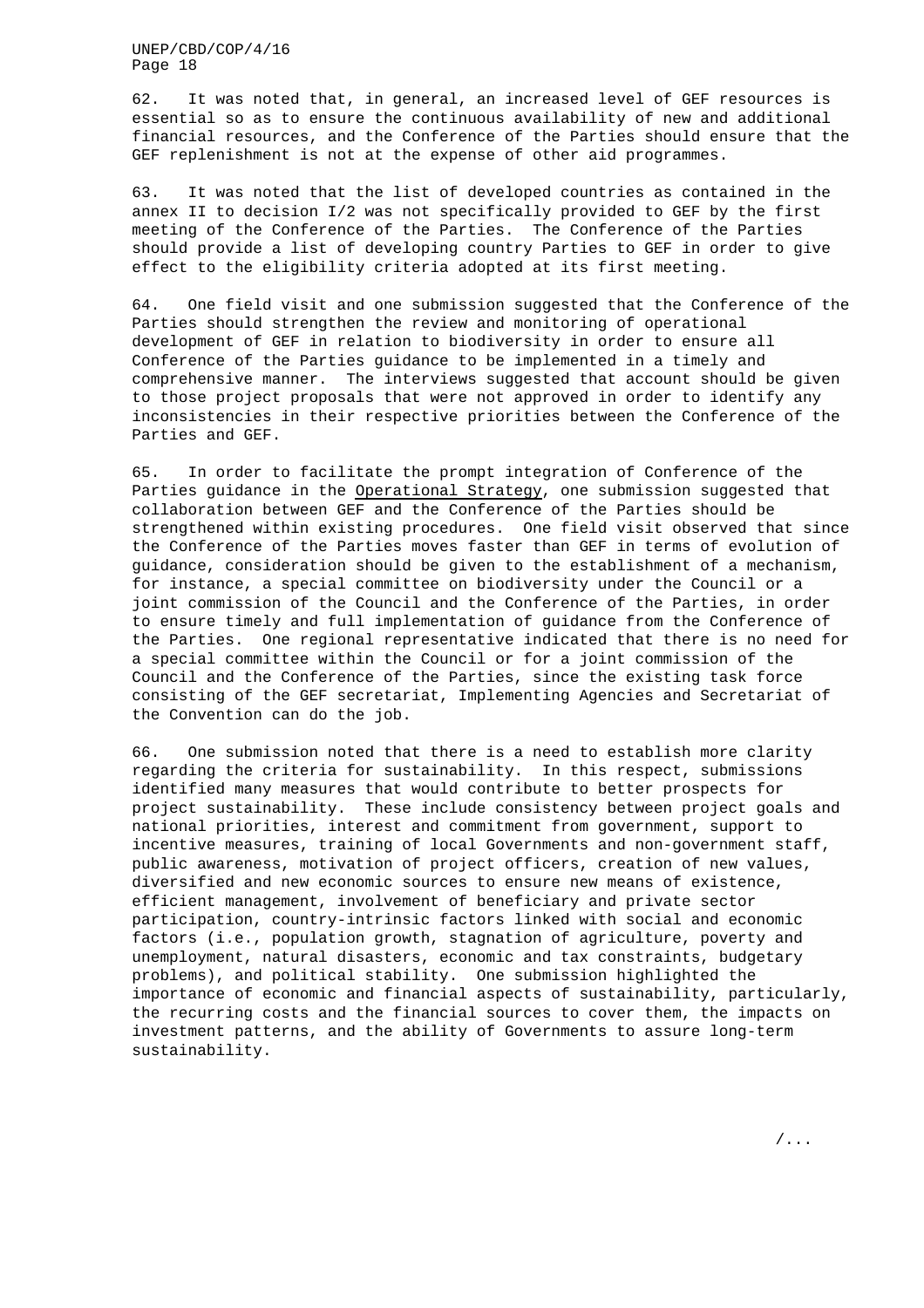# B. Regarding guidance to the GEF

67. The field visits noted that it might be worth while for GEF to consider a more programme-oriented approach for allocating its funding once national biodiversity strategies and action plans are in place. In particular, GEF biodiversity programming should indicate the level of its financial resources available to biodiversity-project proposals to be developed so that GEF funding can be properly incorporated into national biodiversity processes. Also, GEF project documentation should be product-oriented rather than process-oriented, and thus focus more on the project objectives rather than the detailed process of implementation.

68. One submission indicated that it is necessary for GEF to pursue vigorously the efforts initiated to focus more attention on least developed countries despite institutional inadequacies there. It was suggested that GEF funding for least developed countries should be substantially increased and that GEF should assign an allocative target for funding projects in least developed countries.

69. Many Parties and the field visits suggested that the Conference of the Parties should urge GEF to review the disbursement processes in order to determine how they can become quicker, and develop and implement more simplified and unified disbursement procedures for biodiversity projects.

70. Many Parties suggested that GEF should develop expedited procedures throughout the whole process of project development, approval and implementation. The Conference of the Parties should request GEF to expedite and simplify the preparation and approval process of GEF projects and to improve the processing and delivery systems.

71. It was noted that GEF should consider the expansion of the scope and coverage of the Operational Strategy and programmes in order to address new and additional guidance from the Conference of the Parties, including an integrated approach to addressing multi-ecosystems issues.

72. It was noted that increasing the ability of GEF to leverage additional funding should be a continued priority. One field visit observed that the ability to leverage other sources of funding will be considerably enhanced if flexible arrangements are allowed for in the requirement for other sources of financial resources. In this respect, GEF can use some endorsement schemes, or enable project proponents to use the concrete results of GEF projects to seek other sources.

73. One submission indicated that the complete implementation of the Convention will not be realized and sustained without the active participation of private sector. GEF should strengthen its function of facilitating private local initiatives in sustainable income-generating activities. Particular attention should be given to the promotion of projects addressing the two objectives of sustainable use and benefit-sharing. Another submission recommended that GEF should leverage additional finance by supporting (insuring) risk capital in projects supporting new areas of investment by private sector. One regional representative indicated that more information about experience acquired so far with risk capital and trust funds should be given.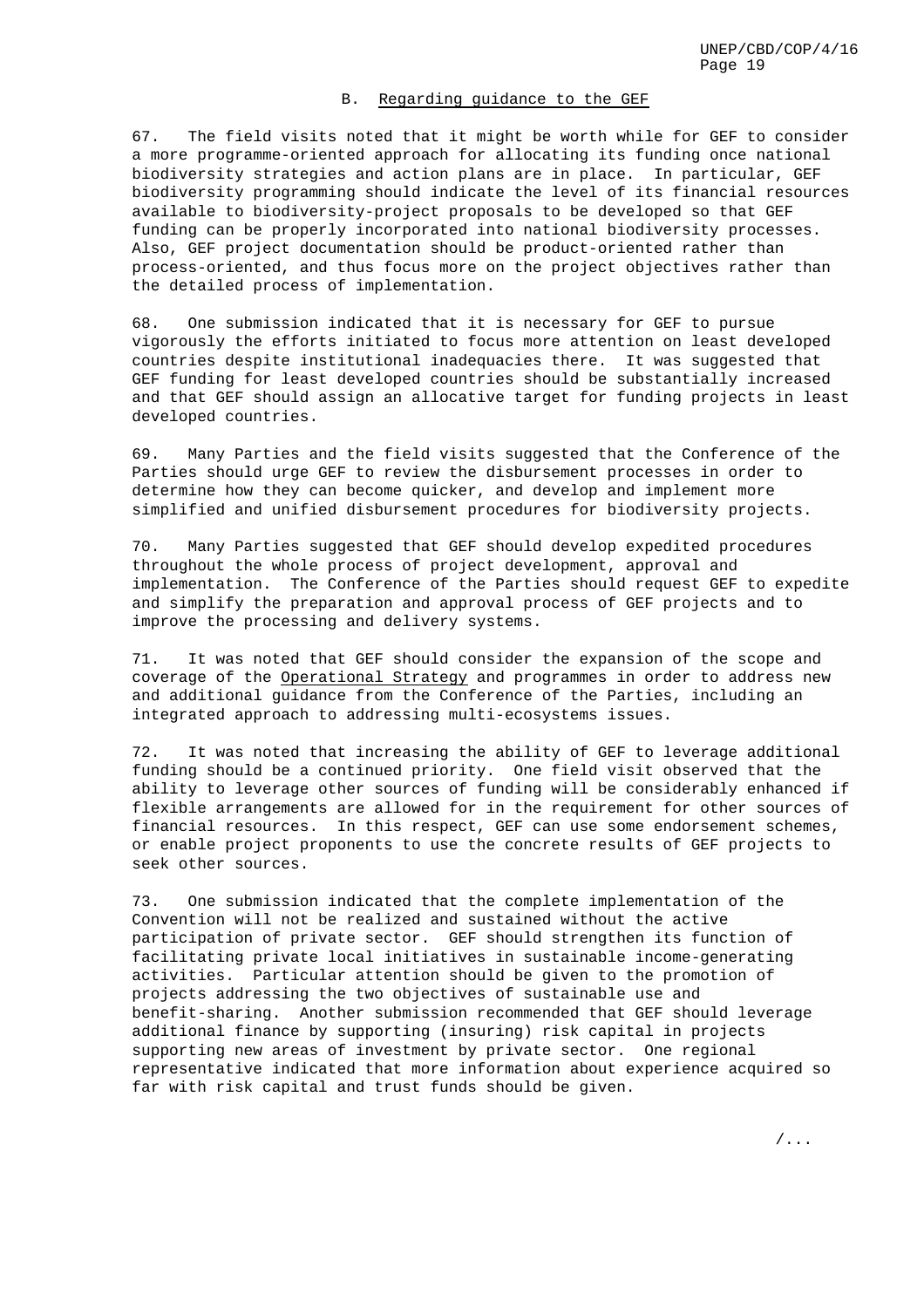74. Two Parties suggested that GEF should give more support to trust funds. One NGO proposed that this could include the concept of "umbrella funds" to cover multiple sites or initiatives within a region under a single administrative structure. At a minimum, sinking funds should be developed to provide at least a few more years of declining levels of support beyond the end of a normal project life-time.

75. One submission noted that if the incremental-cost principle is really to serve as a technical criterion for decision-making within GEF, it will be indispensable to develop further the criteria and methods in order to arrive at a more differentiated but still efficient and problem-oriented methodology. GEF should systematically examine the experiences gained through biodiversity projects, and develop practical tools for incremental-cost assessment. At the same time, GEF should take the flexible approach in respect of incremental costs. However, another submission remarked that the principle of incremental costs should not be dissipated in practice by excessive flexibility in its implementation.

76. Two Parties suggested that GEF should promote regional cooperation in protecting biodiversity and exchange relevant experience and finance international tasks. One intergovernmental organization noted that international cooperation could play a major role in achieving the Convention objectives, and suggested that GEF should be equipped with flexible policies that encourage such cooperation. GEF indicated that under the Convention, GEF is to assist developing country Parties to implement the Convention, and new and additional resources are not provided to fund non-governmental organizations.

## C. Regarding the operational aspect of GEF

77. It was suggested that GEF should exercise more flexibility in the application of its procedures, especially for least developed countries, and for the countries which are rich in biodiversity and need urgent measures to conserve it.

78. Many Parties noted the critical importance for the Convention on Biological Diversity and GEF focal points to receive information of finance as well as relevant guidelines, guidance and strategy on time. It was suggested that GEF should establish an office to manage and distribute all GEF information and documents related to biodiversity, and ensure correct circulation of information between the main stakeholders. GEF should make all documents related to the financial mechanism available in all the United Nations official languages. GEF indicated that a special role of the GEF national focal point is to keep the Convention focal points fully informed. One regional representative indicated that emphasis should be on low-cost options at the local level, e.g. through universities.

79. It was suggested that GEF should provide information about additional finance to the national focal points. One field visit observed that GEF should reach out much more to the existing aid agencies, and one submission suggested that GEF should convince donor agencies to fund social activities.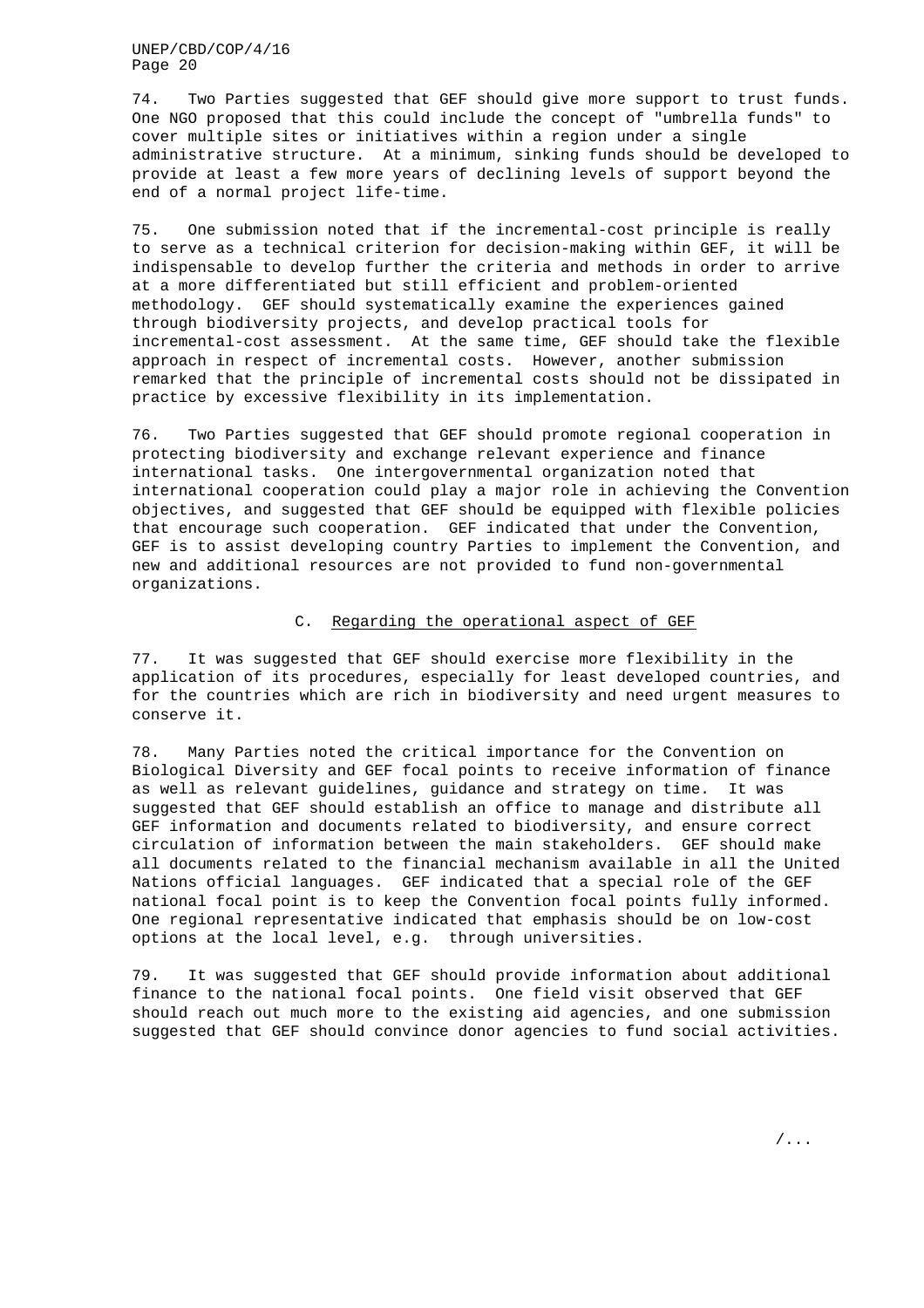80. Several Parties noted that the calculation of incremental costs is an intricate process, especially for biodiversity projects, and suggested that GEF should make more information available to the national focal points in order for them to understand the concept. It was also recommended that GEF should organize training programmes or workshops at least for these people involved in GEF projects to understand how to calculate incremental costs.

81. One non-governmental organization indicated that full implementation of the monitoring and evaluation system will progressively allow Parties to track the effectiveness and sustainability of GEF field operations, and states that the GEF process also needs regular monitoring and feedback so as to allow flexible project design and adaptive management. It was suggested that GEF should continue its efforts to put high-quality monitoring and evaluation system in place. In this respect, one submission suggested that the teams for inspecting project implementation should be properly selected. One regional representative fully endorsed the points made in this paragraph concerning the importance of the GEF monitoring and evaluation system.

#### D. The GEF Implementing Agencies

82. It was suggested that the processes of Implementing Agencies should be improved, and made user-friendly. The World Bank should ensure more coordination between its development-investment project portfolio and GEF operational guidelines. Similarly, UNDP should reinforce administration and backstopping to improve its project-management capabilities. One submission recommended that GEF should warn Implementing Agencies responsible for the non-launching of some projects.

83. It was proposed that GEF should make special efforts to ensure that the mainstream activities of Implementing Agencies are fully consistent with the GEF biodiversity mandate. Meanwhile, over-emphasis on the co-financing between GEF investment projects and World Bank projects should be removed.

84. It was noted that Implementing Agencies should strengthen their cooperation at all levels, including at the field level. The field visits observed that GEF and the Implementing Agencies should make greater efforts to improve the efficiency and effectiveness of the process of cooperation and coordination between the Implementing Agencies, and to avoid duplication and parallel processes through an information-sharing system. One field visit also suggested that the division of labor between Implementing Agencies did not need to be very strict in order to facilitate the access to GEF funding.

85. It was noted that Implementing Agencies should include a continued and expanded role for NGOs and the participation of civil society in their biodiversity activities. One submission indicated that GEF should further develop participatory methods and give more emphasis to participation in decision-making. GEF should analyse and further promote good experiences of some of GEF projects. The field visits observed that GEF should address the need for further capacity-building of local stakeholders to enable participation.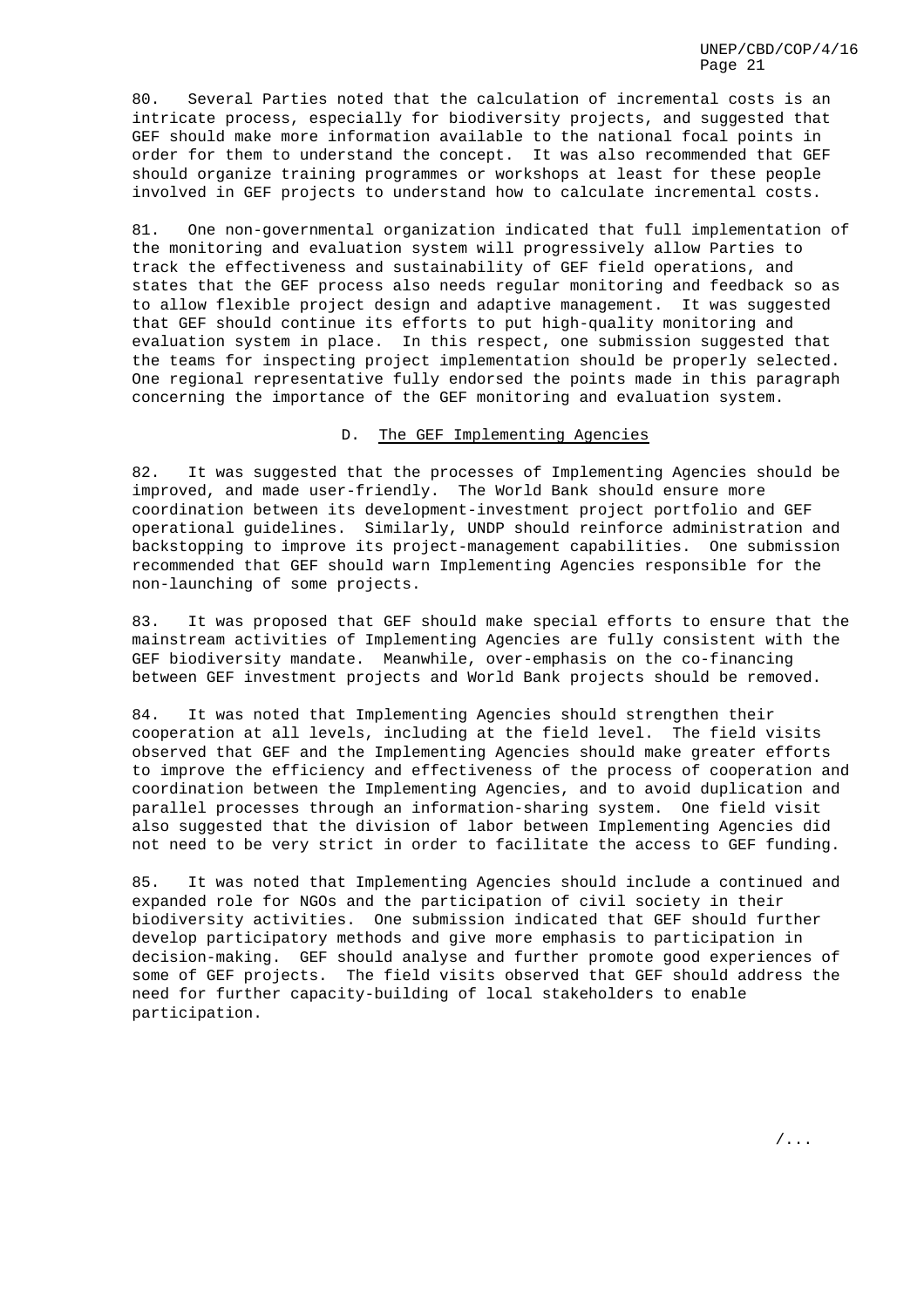## E. Suggestions based on individual pieces of information

86. One submission indicated that GEF needs certainty and stability in order to move forward successfully, and this could be achieved if the Conference of the Parties designated GEF to operate the Convention's financial mechanism on a permanent basis.

87. One interview noted the observation that under the framework of the biodiversity convention, the Conference of the Parties does not have such authority over the financial mechanism as exercised by the meeting of the parties under other instruments. In the same interview, it was also suggested that the Conference of the Parties should set up two windows for biodiversity financing: one under the authority of the Conference of the Parties, and another through GEF.

88. One field visit suggested that the Conference of the Parties should develop greater strategic guidance apropos distribution amongst ecosystems.

89. One submission noted that it is of great importance that the three objectives of the Convention (conservation, sustainable use, and equitable sharing of benefits) be implemented on an equal footing. It suggested that the Conference of the Parties should take specific actions to develop and strengthen the programmes on sustainable use and on equitable sharing of the benefits of biodiversity.

90. One submission noted that the overriding priority in poor countries is poverty eradication, and that there is no alternative for people who are exploiting natural resources to live on. It suggested that the Conference of the Parties and GEF should more explicitly recognize this in their work in order to be more effective.

91. One regional representative recommended that all biodiversity projects should document the participation process in the project preparation in a separate annex to the project document.

92. One non-governmental organization observed that not enough money is provided to the developing country Parties to ensure their attendance at all the relevant meetings under the Convention. It suggested that the Conference of the Parties should urge the financial mechanism to address this issue. One regional representative indicated that the participation of developing countries in the meeting of the Conference of the Parties is the responsibility of the countries themselves and does not reflect on the effectiveness of GEF.

93. One field visit suggested that in order to improve the access to GEF, consideration should be given to:

(a) The expanded institutional presence of GEF at the country level through increasing the number of Implementing Agencies and broadening the focus of existing Implementing Agencies. For instance, regional development banks may be considered as a window of GEF;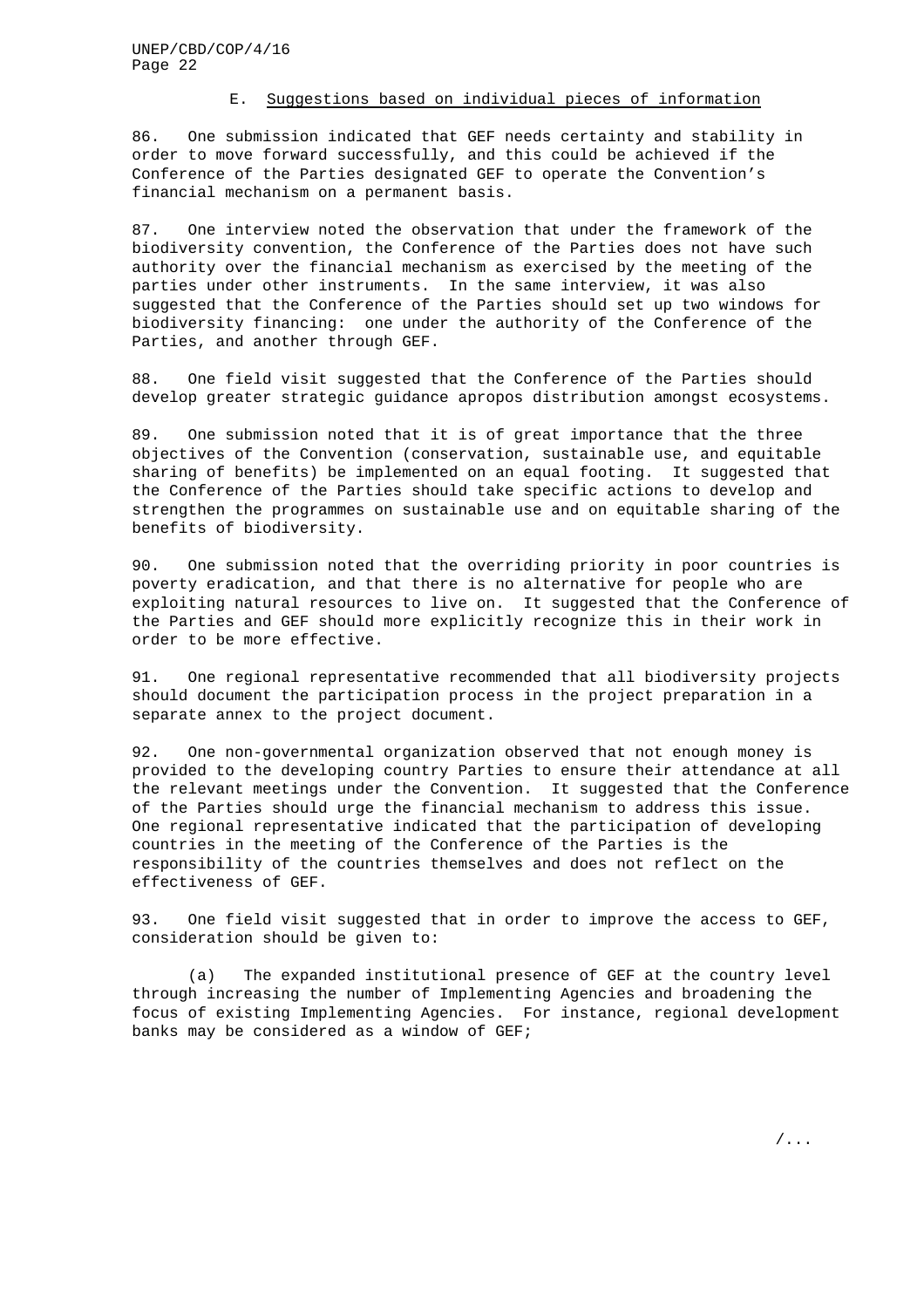(b) Making use of meetings of the Convention as occasions where GEF and Implementing Agencies can seek biodiversity project concepts and proposals directly from eligible Parties.

94. One field visit recommended that GEF should put in place a bidding process of recruiting international consultants with the participation of recipients and from the beginning of the project preparation. It also noted that the delivery capacity of the GEF secretariat should be matched with the steady growth in country absorptive capacity and country-driven demand for GEF funding, and that the GEF secretariat should provide more committed professional and technical assistance.

95. One field visit suggested that there should be a close linkage between allocations of GEF funding and the activities implementing the Convention in order to improve the effectiveness of GEF-funded activities on the implementation of the Convention. GEF should establish and strengthen working relationship with the Convention national focal points that are responsible for implementing the Convention within countries as well as its own national focal points, and allocate its funding in such a way as to promote the implementation of the Convention.

#### VIII. CONCLUDING REMARKS

96. It was noted that the GEF process is critical for the effective implementation of the Convention, and that GEF represents a significant attempt to transfer major financial and technical resources in the interest of biodiversity conservation. GEF will continue to have an important role to play in assisting developing countries in implementing their commitments under the Convention.

97. As pointed out by one submission, GEF has made considerable progress as the institutional structure operating the financial mechanism of the Convention on an interim basis. This statement was supported by another submission stating that the following achievements have been made by GEF in replying to the needs of the Convention on Biological Diversity:

(a) The institutional arrangements of GEF with the Convention on Biological Diversity and the recipient countries it serves have evolved and matured in an effective manner;

(b) A clear sense of strategic direction for GEF financing has been defined under the guidance of the Convention on Biological Diversity;

(c) Many enabling activities have been funded and many projects are being developed with the help of the Project Development Facility.

One NGO remarked that changes in policies and practices, which were initiated in the late 1980s, have been enhanced and strengthened by the GEF process. In addition, GEF has greatly improved its record in the area of accessibility, local participation, awareness-raising and capacity-building.